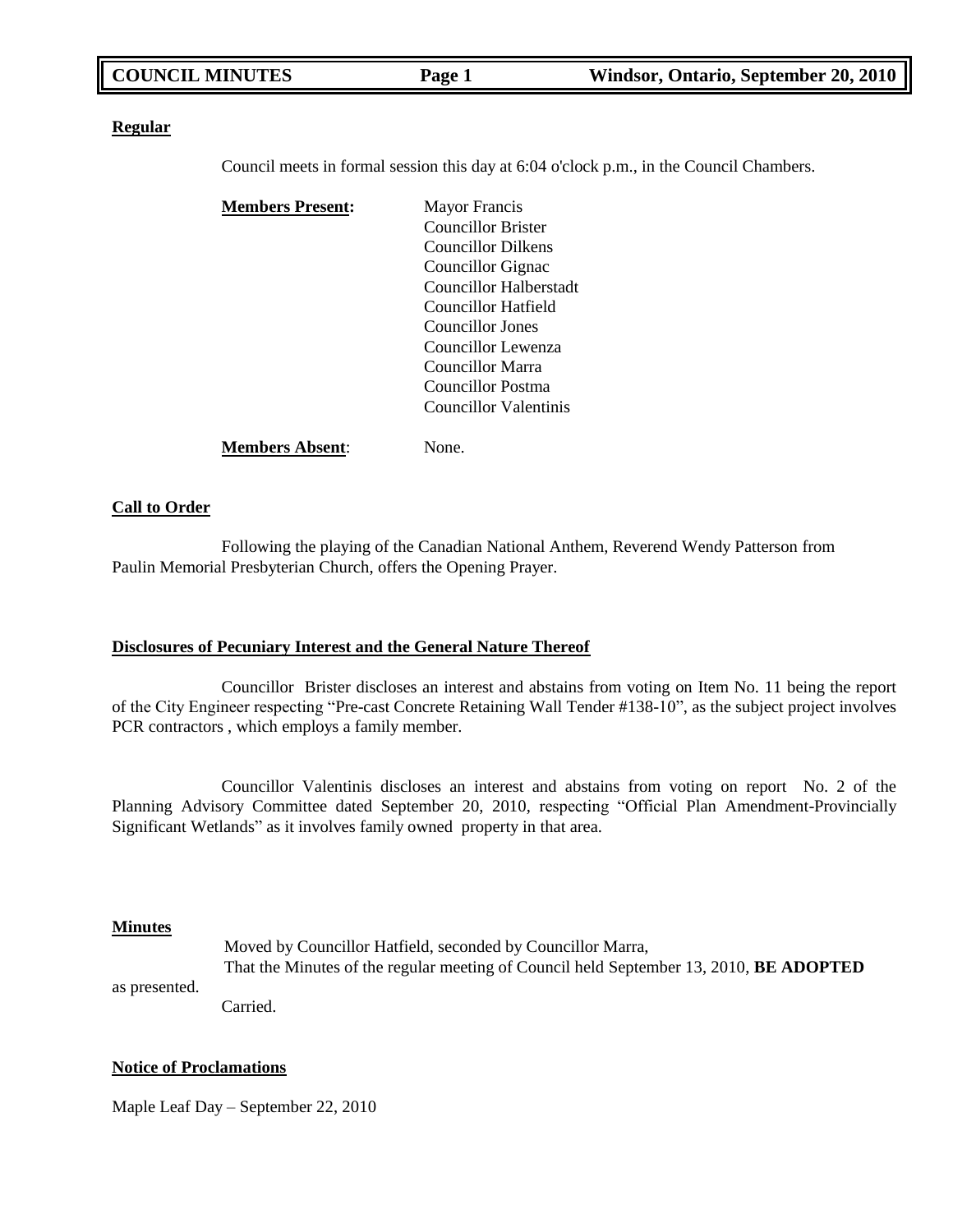# **COUNCIL MINUTES Page 2 September 20, 2010**

#### **Committee of the Whole**

Moved by Councillor Postma, seconded by Councillor Valentinis,

That Council do now rise and move into Committee of the Whole with the Mayor presiding for the purpose of dealing with:

- (a) communication items;
- (b) consent agenda;
- (c) hearing requests for deferrals or referrals of any items of business;
- (d) hearing presentations and delegations;
- (e) consideration of business items;
- (f) consideration of Committee reports:
	- (i) **Report of Special In-Camera Meeting or other Committee as may be held prior to Council** (if scheduled);

(g) consideration of by-laws 150-2010 through 151-2010 (inclusive). Carried.

#### **Communications**

Moved by Councillor Brister , seconded by Councillor Dilkens,

**M265–2010** That the following Communication Items 1 to 10 and 12 to 14 inclusive, as set forth in the Council Agenda **BE REFERRED** as noted, with the exception of Communication No. 11 and Communication No. 15 which are dealt with as follows:

#### **Communication No. 11:**

Moved by Councillor Valentinis, seconded by Councillor Halberstadt,

**M266-2010** That the report of the Chief Building Official dated August 16, 2010 entitled "CQ64-2010 – A Review of the City of Edmonton's By-law Number 14600" **BE DEFFERRED** to a future meeting of Council as a regular agenda item, in order to allow ample opportunity for questions and discussion.

Carried.

AB2010

# **Communication No. 15:**

Moved by Councillor Postma, seconded by Councillor Brister,

**M267-2010** That the correspondance dated August 20, 2010 from Windsor Essex Community Foundation, pertaining to "Random Act of Kindness Day!" **BE REFERRED** to the General Manager of the Windsor-Detroit Tunnel Corporation for review and appropriate disposition.

APR2010

**Item From From Example 1** 1 Ministry of Community and Social Services French Language Services in Areas Designated Under the *French Language Services (FLS) Act* **Note & File SS2010** 2 Ministry of Municipal Affairs & Housing June Kasperski Wild **Note & File GP2010**

Carried.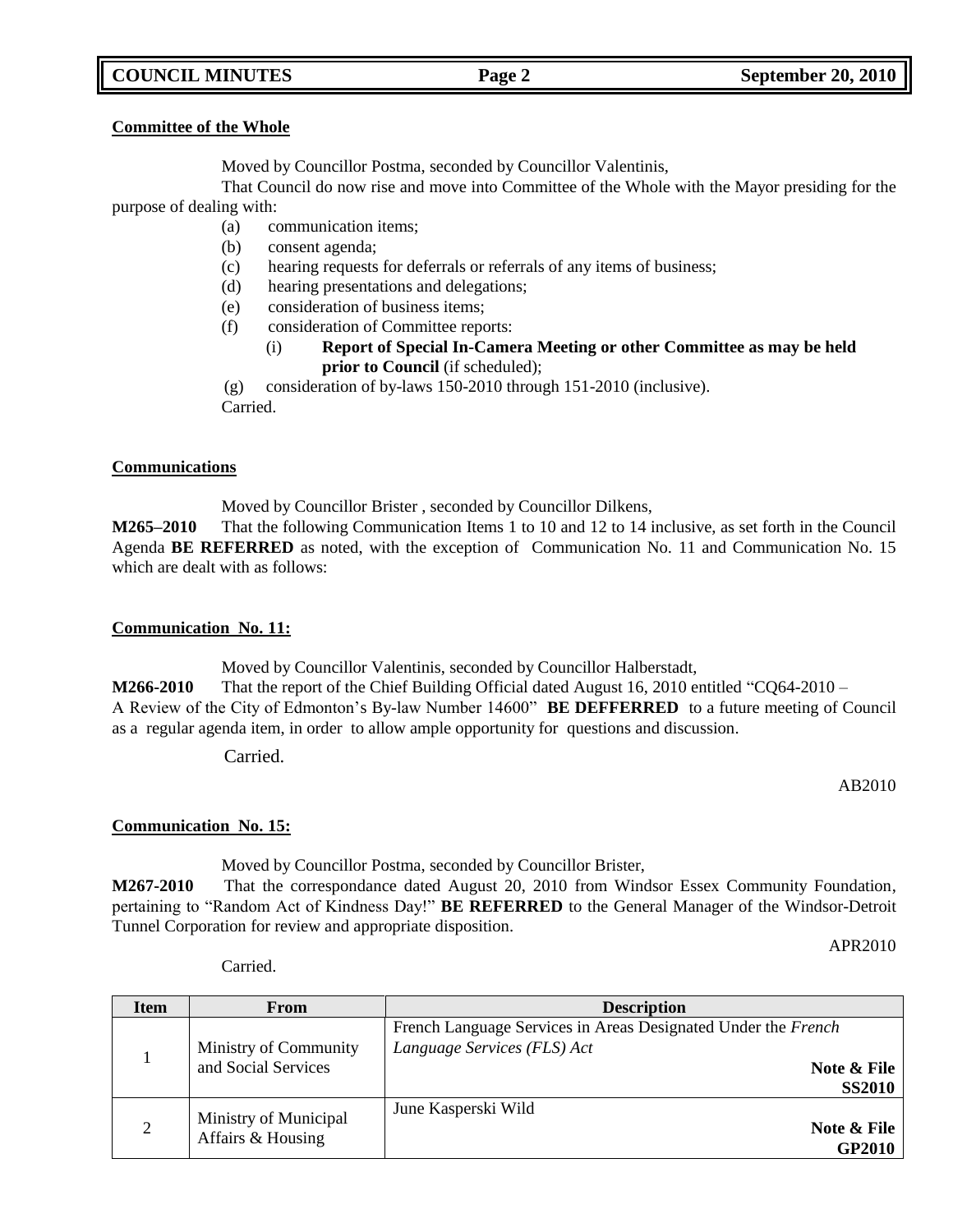**COUNCIL MINUTES Page 3 September 20, 2010** 

|                |                                                  | More Early Childhood Educators Ready for the Classroom                 |
|----------------|--------------------------------------------------|------------------------------------------------------------------------|
|                | Ministry of Training,                            | <b>Community Development &amp; Health Commissioner</b>                 |
| $\mathfrak{Z}$ | Colleges and Universities                        | Note & File                                                            |
|                |                                                  | <b>SS2010</b>                                                          |
|                |                                                  | Women in Municipal Government National Program                         |
| $\overline{4}$ | Federation of Canadian                           | <b>City Clerk</b>                                                      |
|                | Municipalities (FCM)                             | Note & File                                                            |
|                |                                                  | <b>MMF2010</b>                                                         |
|                |                                                  | Letter of Thanks Regarding the Windsor AMO Conference                  |
|                |                                                  | <b>Community Development &amp; Health Commissioner</b>                 |
| $\mathfrak s$  | Office of the Mayor                              | <b>Chief Financial Officer &amp; City Treasurer</b>                    |
|                |                                                  | Note & File                                                            |
|                |                                                  | <b>SS2010</b>                                                          |
|                |                                                  | Decision/Order of the Board regarding the appeal of William Muzzatti,  |
|                |                                                  | under the Planning Act, R.S.O. 1990 for parking variance for lands     |
|                |                                                  | known as $4451$ , $4501 \& 4551$ Tecumseh Road E                       |
|                | <b>Ontario Municipal Board</b>                   | <b>City Planner</b>                                                    |
| 6              | (OMB)                                            | <b>Chief Building Official</b>                                         |
|                |                                                  | <b>City Solicitor</b><br><b>Zoning Clerk</b>                           |
|                |                                                  | Note & File                                                            |
|                |                                                  | ZC2010                                                                 |
|                |                                                  | Decision/Order of the Board regarding the appeal of The Corporation of |
|                |                                                  | the Town of LaSalle, Anna Lynn Meloche and Nancy Pancheshan, under     |
|                |                                                  | the Planning Act, R.S.O. 1990 in regards to Proposed Official Plan     |
|                |                                                  | Amendment No. 67 and By-Law 232-2007                                   |
| $\tau$         | <b>Ontario Municipal Board</b>                   | <b>City Planner</b>                                                    |
|                | (OMB)                                            | <b>Chief Building Official</b>                                         |
|                |                                                  | <b>City Solicitor</b>                                                  |
|                |                                                  | <b>Zoning Clerk</b>                                                    |
|                |                                                  | Note & File                                                            |
|                |                                                  | ZO/7802                                                                |
|                |                                                  | ERCA Responds to MOE Discussion Paper                                  |
|                | <b>Essex Region</b>                              | <b>City Engineer</b>                                                   |
| 8              | <b>Conservation Authority</b>                    | <b>Executive Director of Operations</b>                                |
|                | (ERCA)                                           | Note & File<br><b>GCE2010</b>                                          |
|                |                                                  | Maryvale's Letter of Thanks                                            |
| 9              | Maryvale Board of                                | Note & File                                                            |
|                | <b>Directors</b>                                 | <b>APR2010</b>                                                         |
|                |                                                  | Application of Rogers for Site Plan Approval to permit a 30 metre      |
|                |                                                  | flagpole telecommunication tower and compound located at 6755          |
| 10             | Manager of Urban Design<br>& Deputy City Planner | Wyandotte St. East                                                     |
|                |                                                  | Note & File                                                            |
|                |                                                  | ZS/10780                                                               |
|                |                                                  | $CQ64-2010 - A$ Review of the City of Edmonton's By-Law Number         |
| 11             | <b>Chief Building Official</b>                   | 14600                                                                  |
|                |                                                  | Note & File                                                            |
|                |                                                  | <b>AB2010</b>                                                          |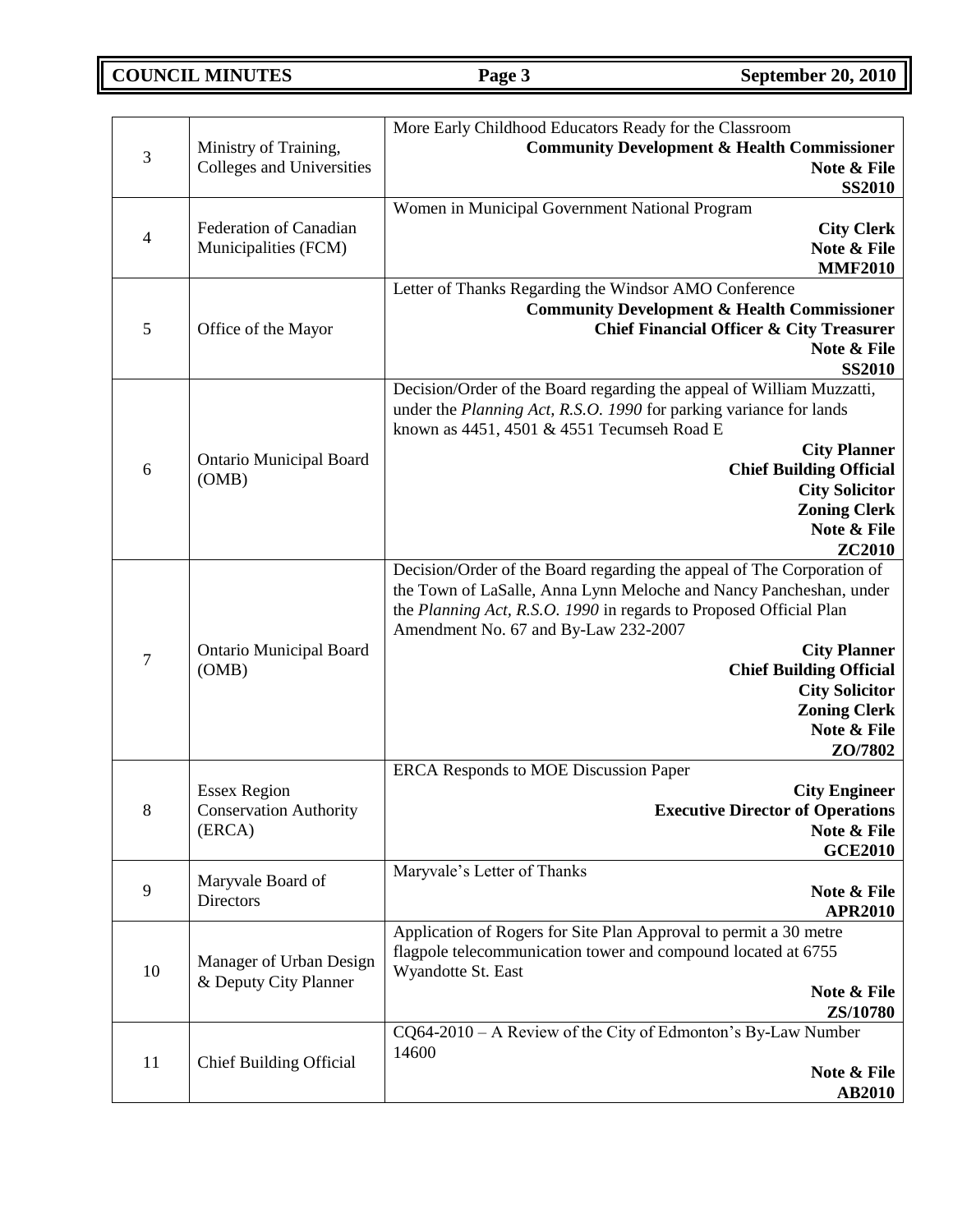**COUNCIL MINUTES Page 4 September 20, 2010** 

| 12 | <b>Windsor Licensing</b><br>Commission                                                           | Minutes of meeting held August 9, 2010 ( <i>previously distributed</i> for<br>members of Council only) (copy available upon request)<br>Note & File<br><b>MB2010</b>    |
|----|--------------------------------------------------------------------------------------------------|-------------------------------------------------------------------------------------------------------------------------------------------------------------------------|
| 13 | <b>Small Business Advisory</b><br>Panel                                                          | Minutes of meeting held August 25, 2010 ( <i>previously distributed</i> for<br>members of Council only) (copy available upon request)<br>Note & File<br><b>MB2010</b>   |
| 14 | <b>Windsor-Essex County</b><br><b>Environment Committee</b>                                      | Minutes of meeting held September 2, 2010 ( <i>previously distributed</i> for<br>members of Council only) (copy available upon request)<br>Note & File<br><b>MB2010</b> |
| 15 | Windsor Essex<br><b>Community Foundation</b><br>$\sim$ $\sim$ $\sim$ $\sim$ $\sim$ $\sim$ $\sim$ | Random Acts of Kindness Day<br><b>COUNCIL DIRECTION REQUESTED</b><br><b>APR2010</b>                                                                                     |

Carried.

# **Consent Agenda**

Moved by Councillor Gignac, seconded by Councillor Halberstadt,

That the following Consent Agenda and the recommendations contained in the administrative reports **BE APPROVED** as amended:

- Item 2 Approval for Study of Private Sewer Connections in Partially Serviced Areas
- Item 3 Award of Tender 119-10 Municipal Parking Garage Restoration
- Item 4 Award of Tender 136-10 2010 Pelissier Garage 2 Hydraulic Elevator Modernization
- Item 8 Appointment of Municipal Enforcement Officers
- Item 10 Applications for Tax Reductions Under Section 357/358 of the Ontario Municipal Act
- Item 11 Pre-cast Concrete Retaining Wall Tender #138-10
- Item 13 Photocopier Replacements
- Item 15 ISF Airport Operations Building Rehabilitation, Award of Tender 129-10 ATB Rehabilitation Phase 2 & Status Update

Carried.

Councillor Brister discloses an interest and abstains from voting on item No. 11

# **Deferrals and/or Referrals and Withdrawals**

# **PAC 2-Official Plan Amendment – Provincially Significant Wetlands**

# **Andre Lalonde, Resident**

Andre Lalonde, resident, appears before Council to request that report No. 2 of the Planning Advisory Committee Report respecting Official Plan Amendment –Provincially Significant Wetlands be deferred for at least eight weeks, to allow for proper review of recommendations outlined , as there was an inadequate period for notification.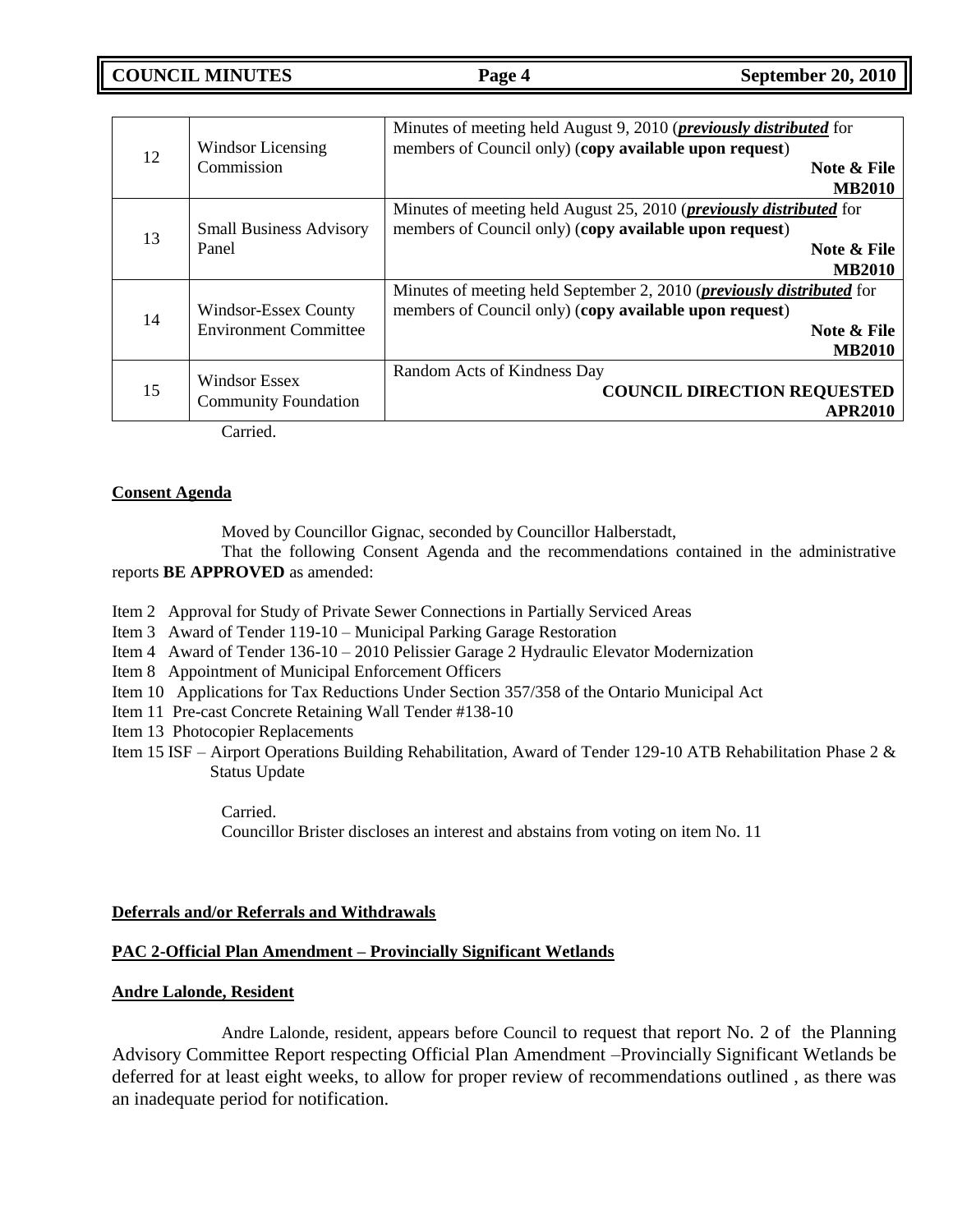### **Ed Switalski, Resident**

Ed Switalski, resident, appears before Council to request that report No. 2 of the Planning Advisory Committee Report respecting Official Plan Amendment –Provincially Significant Wetlands be deferred for at least 6 months, to allow for proper review of recommendations outlined , as there was an inadequate period for notification.

### **Glenn Stencell, Resident**

Glenn Stencell, resident, appears before Council to request that report No. 2 of the Planning Advisory Committee Report respecting Official Plan Amendment –Provincially Significant Wetlands be deferred for at least 6 months, to allow for proper review of recommendations outlined, as there was an inadequate period for notification.

### **Murray Dow, Resident**

Murray Dow, resident, appears before Council to request that report No. 2 of the Planning Advisory Committee Report respecting Official Plan Amendment –Provincially Significant Wetlands be deferred for a 6 to 8 week period, and concludes by suggesting that there was a lack of consultation on this file.

ZO/10781 PAC 2

(For final disposition of this matter, see Clause **CR359/2010** in Schedule "A" attached hereto.)

#### **Ojibway Parkway Sanitary Sewer Rehabilitation – Phase 4, Broadway Boulevard to Weaver Street**

At the request of Administration this matter is being deferred to the October 4, 2010 meeting of Council, as the report requires a review of the recommendation and a portion of the discussion section in light of newly received information.

SW/84675

(For final disposition of this matter, see Clause **CR347/2010** in Schedule "A" attached hereto.)

#### **Response to CQ38-2010 Regarding Noise Complaints**

At the request of Councillor Lewenza, this matter is being deferred to the October 4, 2010 meeting of Council, to allow for further consultation with administration and the downtown bar owners.

AB2010 1

(For final disposition of this matter, see Clause **CR343/2010** in Schedule "A" attached hereto.)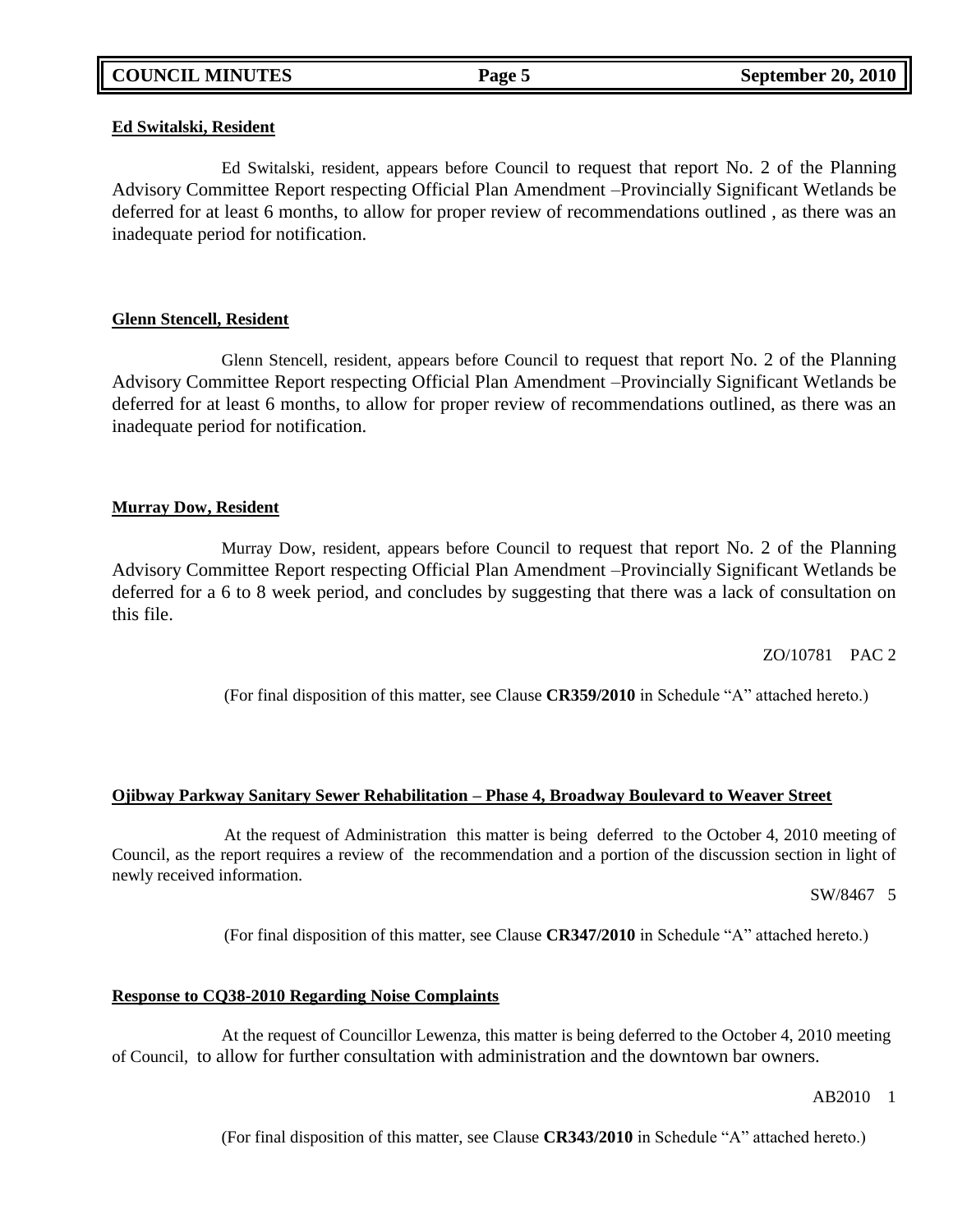#### **DELEGATIONS**

### **M194-2010 – Monmouth Road Petition**

#### **Alan Bull, Ward 3 resident**

Alan Bull, Ward 3 resident, appears before Council to request that Council reject the administrative recommendations pertaining to Monmouth Road and the monitoring of traffic conditions for speed and volume on Monmouth Road over the next 6 months, suggesting that two way traffic will create a safety concern for the children and the elderly in that area , as well as increase the noise volume, and lower property values, and concludes by stating that Monmouth Road is a Heritage Street not a Heritage Highway.

#### **Peter Angermann, Ward 3 resident**

Peter Angermann, Ward 3 resident, appears before Council to request that Council reject the administrative recommendations pertaining to Monmouth Road and the monitoring of traffic conditions for speed and volume on Monmouth Road over the next 6 months, suggesting that two way traffic will create a safety concern for the children, elderly and pets in that area and also creating challenges to on-street parking, and concludes by stating that Monmouth Road is a Heritage gem not a Heritage Highway.

### **Christopher Pressey, Ward 3 resident**

Christopher Pressey, Ward 3 resident, appears before Council to request that Council reject the administrative recommendations pertaining to Monmouth Road and the monitoring of traffic conditions for speed and volume on Monmouth Road over the next 6 months, suggesting that two way traffic will create a safety concern for children and the elderly in that area, and concludes by stating that property owners in the area invest in their properties and neighbourhood and decisions such as this affect the willingness of homeowners to continue investing in their properties.

# **John Binck, Ward 3 resident**

John Binck, Ward 3 resident, appears before Council to request that Council reject the administrative recommendations pertaining to Monmouth Road and the monitoring of traffic conditions for speed and volume on Monmouth Road over the next 6 months, suggesting that two way traffic causes a safety concern for children as there are two schools located in the immediate area, and suggests that this will create noise issues, and concludes by stating that Monmouth Road is a historical district

# **Leslie Lovell, Ward 3 resident**

Leslie Lovell, Ward 3 resident, appears before Council to request that Council reject the administrative recommendations pertaining to Monmouth Road and the monitoring of traffic conditions for speed and volume on Monmouth Road over the next 6 months, suggesting that decisions such as this one will deter home owners from further investing in their properties, and concludes by questioning his desire to remain a Windsor resident.

ACO/10546 6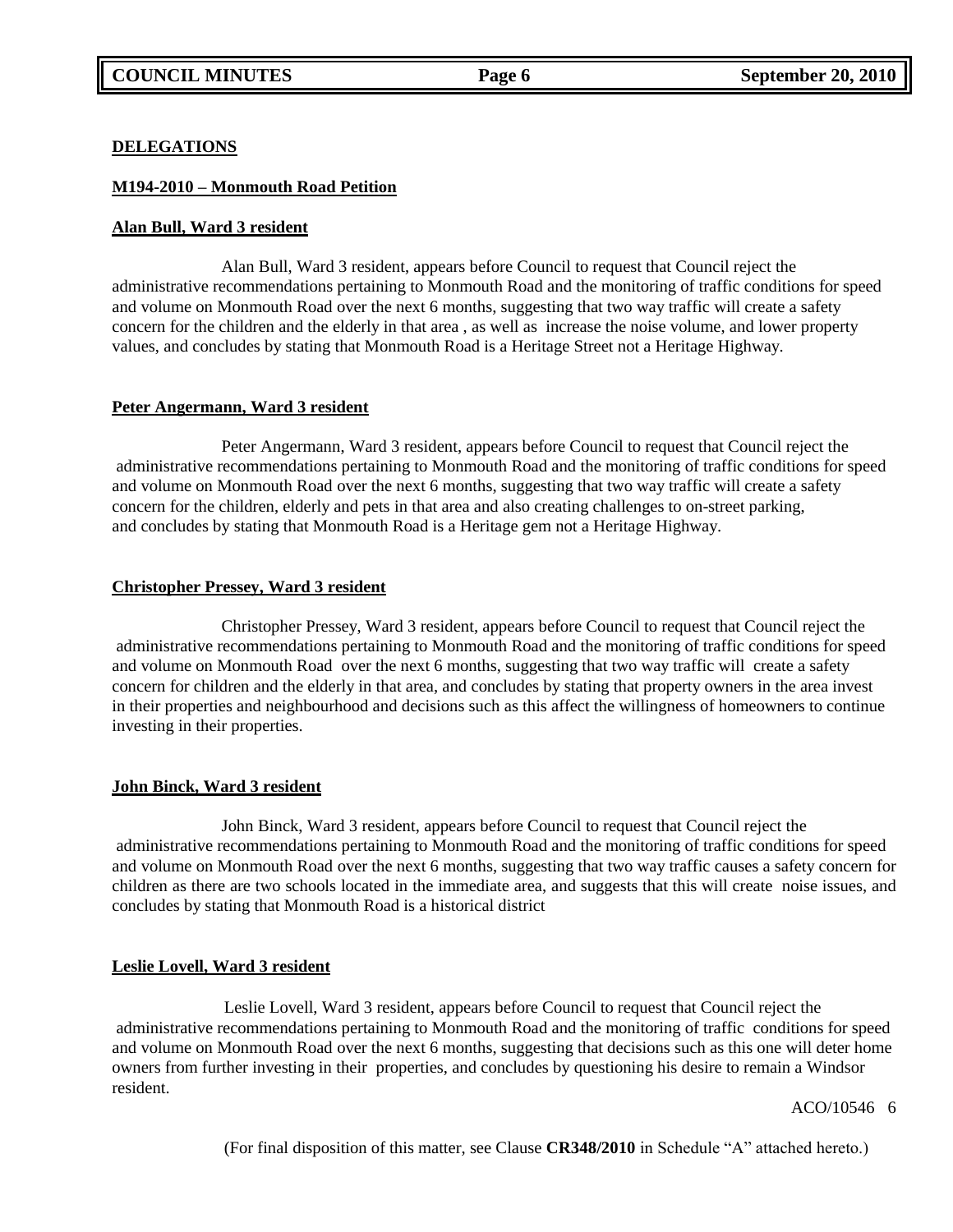# **COUNCIL MINUTES Page 7 September 20, 2010**

# **Alternative Channel Options and Concrete Repairs for the Grand Marais Drain between Huron Church Road and Dougall Avenue – Concrete Channel**

### **Jeremy Wychreschuk, representing ERCA**

Jeremy Wychreschuk, representing ERCA, appears before Council to provide an overview of the alternative channel options and concrete repairs for the Grand Marais drain between Huron Church Road and Dougall Avenue, including an overview of the study that was conducted on the Grand Marais Drain concrete channel, and concludes by providing alternative channel design opportunities and what potential advantages might be available, as well as outlining the next steps.

SW/995712

(For final disposition of this matter, see Clause **CR354/2010** in Schedule "A" attached hereto.)

### **2011 Windsor International Fringe Festival, Request for Waiver of Fees**

### **Mona el Baroudi, Artistic Director, Actors Theatre of Windsor**

Mona el Baroudi, Artistic Director, Actors Theatre of Windsor, appears before Council to speak in support of the administrative recommendation to temporarily close University Avenue East between Freedom Way and Ouellette Avenue July 15-24, 2011 and Ouellette Avenue between University Avenue and Riverside Drive from July 22 to July 24, 2011 and the waiver of fees associated for the rental of the showmobile stage, mobile stage, fold and go bleachers, Windsor Armouries (rainout facility), temporary road closures and noise bylaw waiver, and concludes by stating that the grant money that the Actors Theatre of Windsor applied for is contingent on the endorsement of City Council.

SR/10771 9

(For final disposition of this matter, see Clause **CR351/2010** in Schedule "A" attached hereto.)

# **Relief from Property Taxation**

# **Marion Overholt, representing Legal Assistance of Windsor**

Marion Overholt, representing Legal Assistance of Windsor, appears before Council to speak in support of the administrative recommendation to adopt guidelines for the provision of tax relief for residential property owners, suggesting that this will allow residents to assess their financial circumstances to avoid going further into debt, and concludes by encouraging administration to publicize the program so that it can reach residential property owners who are in need.

# **Ray Poisson and Donna Labonte, members of Income Support Working Group, Pathway to Potential**

Ray Poisson and Donna Labonte, members of Income Support Working Group, Pathway to Potential**,** appear before Council to speak in support of the administrative recommendation to adopt guidelines for the provision of tax relief for residential property owners, suggesting that this will assist residents in need, and conclude by encouraging administration to publicize the program so that it can reach residential property owners who are in need.

AF201014

(For final disposition of this matter, see Clause **CR356/2010** in Schedule "A" attached hereto.)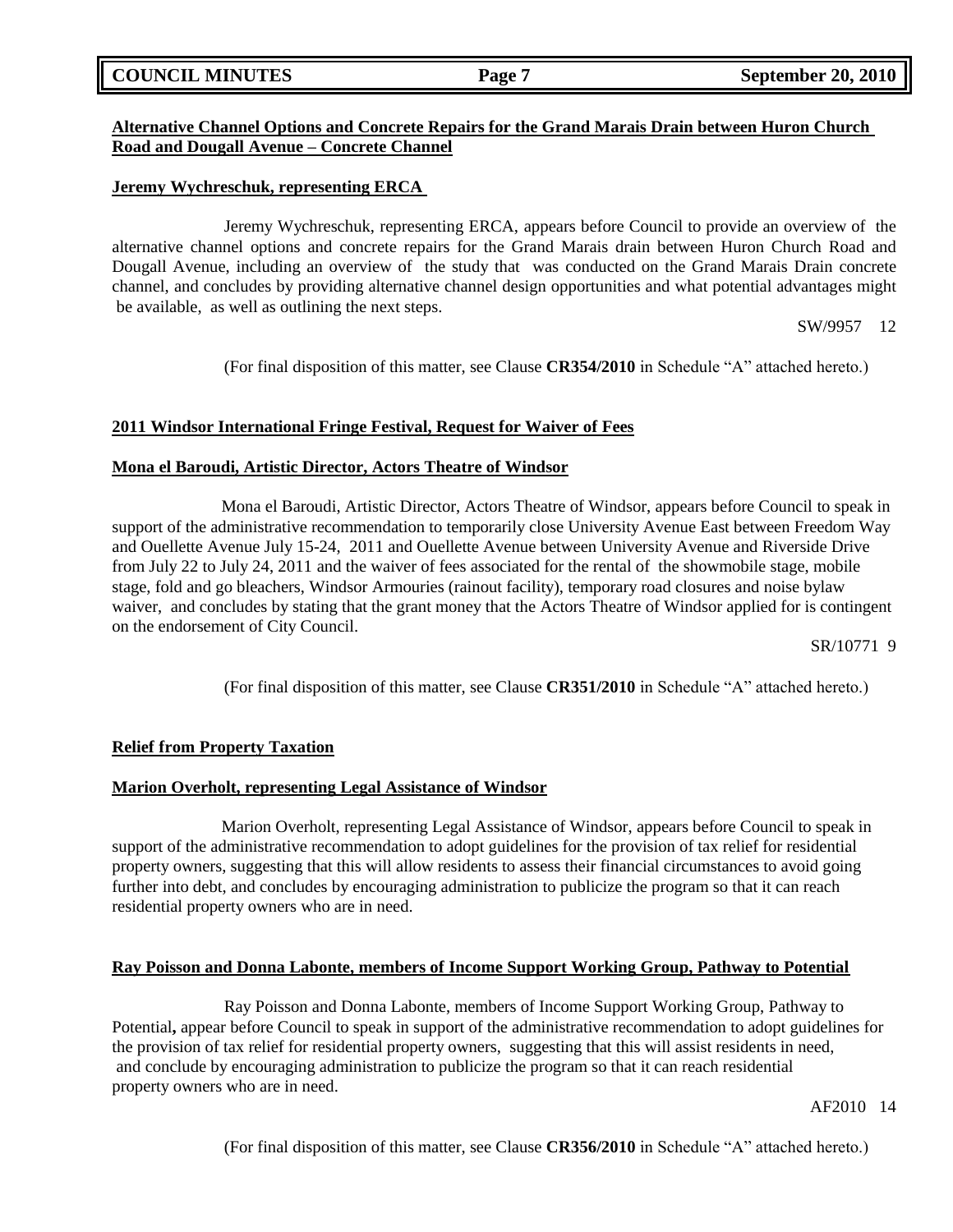| <b>COUNCIL MINUTES</b> | Page 8 | <b>September 20, 2010</b> |
|------------------------|--------|---------------------------|
|                        |        |                           |

### **Regular Business Items (for final disposition of these matters see Schedule "A" attached)**

PAC 1 Housekeeping Amendments to Zoning By-law 8600

Item 7 Request to close north portion of Tuscarora Street westerly from Walker Road

#### **Consideration of Committee Reports**

|               | Moved by Councillor Lewenza, seconded by Councillor Marra,                             |
|---------------|----------------------------------------------------------------------------------------|
| M268-2010     | That the Report of the special In-camera meeting held September 20, 2010, BE ADOPTED   |
| as presented. |                                                                                        |
|               | Carried.                                                                               |
|               | Councillors Postma and Dilkens were absent from the meeting when the vote was taken on |
| this matter.  |                                                                                        |

ACO2010

#### **By-laws**

Moved by Councillor Marra, seconded by Councillor Valentinis,

That the following By-laws No. 150-2010 through 151-2010 (inclusive), be introduced and read a first and second time:

| 150-2010 | "A BY-LAW TO FURTHER AMEND BY-LAW NUMBER 52-1999, BEING A BY-LAW TO<br>APPOINT MUNICIPAL ENFORCEMENT OFFICERS FOR THE CORPORATION OF THE<br>CITY OF WINDSOR"               |
|----------|----------------------------------------------------------------------------------------------------------------------------------------------------------------------------|
| 151-2010 | "A BY-LAW TO CONFIRM THE PROCEEDINGS OF THE COUNCIL OF<br><b>THE</b><br>CORPORATION OF THE CITY OF WINDSOR AT ITS MEETING HELD ON THE<br>TWENTIETH DAY OF SEPTEMBER, 2010" |
| matter.  | Carried.<br>Councillors Postma and Dilkens were absent from the meeting when the vote was taken on this                                                                    |

Moved by Councillor Brister, seconded by Councillor Jones,

That the Committee of the Whole does now rise and report to Council respecting the business items considered by the Committee:

- **1) Communication Items (as amended)**
- **2) Consent Agenda (as presented)**
- **3) Items Deferred**
- **Items Referred**
- **4) Consideration of the Balance of Business Items (see Schedule "A")**
- **5) Committee Reports (as presented)**
- **6) By-laws given first and second readings (as presented)**

Carried.

Councillors Postma and Dilkens were absent from the meeting when the vote was taken on

this matter.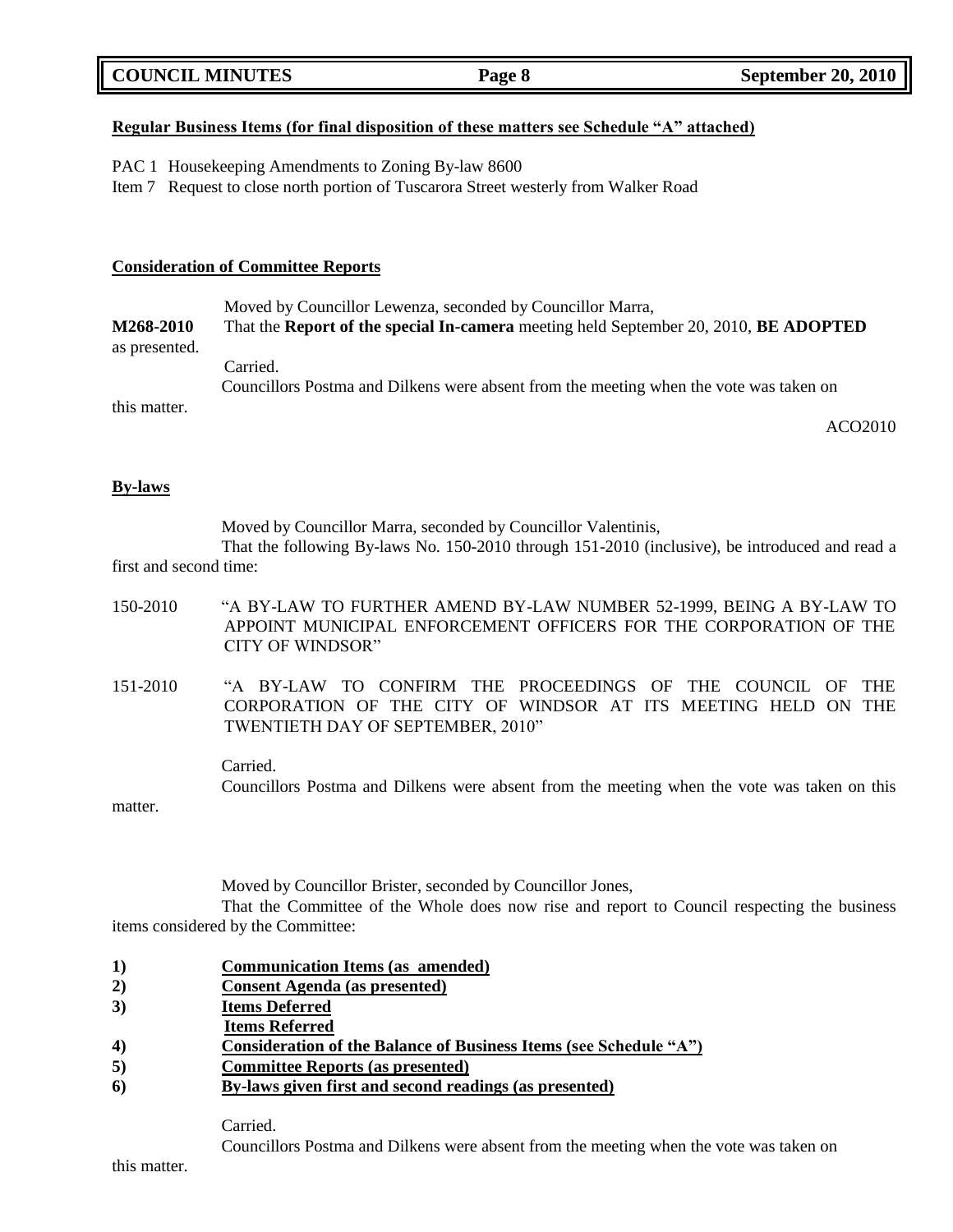### **Notices of Motion**

Moved by Councillor Lewenza, seconded by Councillor Jones,

**M269-2010** That Administration **BE DIRECTED** to prepare an inventory of properties in each of the 10 City Wards where Orders have been issued for repair and/or demolition and the costs associated with demolition of these structures as part of the Property Standards By-Law Review.

ACEE/9887

Carried. Councillor Brister voting nay. Councillors Postma and Dilkens were absent from the meeting when the vote was taken on

this matter.

### **Third Reading of By-laws**

Moved by Councillor Gignac, seconded by Councillor Halberstadt,

That the following By-laws No. 150-2010 through 151-2010 (inclusive), having been read a first and second time be now read a third time and finally passed and that the Mayor and Clerk **BE AUTHORIZED** to sign and seal the same notwithstanding any contrary provision of the Council.

Carried.

Councillors Postma and Dilkens were absent from the meeting when the vote was taken on

this matter.

#### **Petitions**

this matter.

Moved by Councillor Hatfield, seconded by Councillor Jones,

**M270-2010** That the petition presented by Councillor Jones from residents of the Wyandotte Street area requesting the ban of big trucks from Wyandotte Street **BE RECEIVED** by the Clerk and the Clerk **BE DIRECTED** to forward the petition to Executive Director of Operations for the purpose of an examination of the requested works or undertakings; and further that a report **BE PROVIDED** consistent with the direction provided.

Carried.

Councillors Postma and Dilkens were absent from the meeting when the vote was taken on

ACO/10546

# **Council Questions**

Moved by Councillor Lewenza, seconded by Councillor Marra,

**M27-2010** That the Council Questions arising from the previous meeting of Council and listed by the Clerk **BE NOW CONSIDERED** for purposes of discussion, and further, that the Administration **BE DIRECTED** to proceed with the necessary actions to respond to the Council Questions consistent with Council's instructions.

Carried.

Councillors Postma and Dilkens were absent from the meeting when the vote was taken on

this matter.

ACOQ2010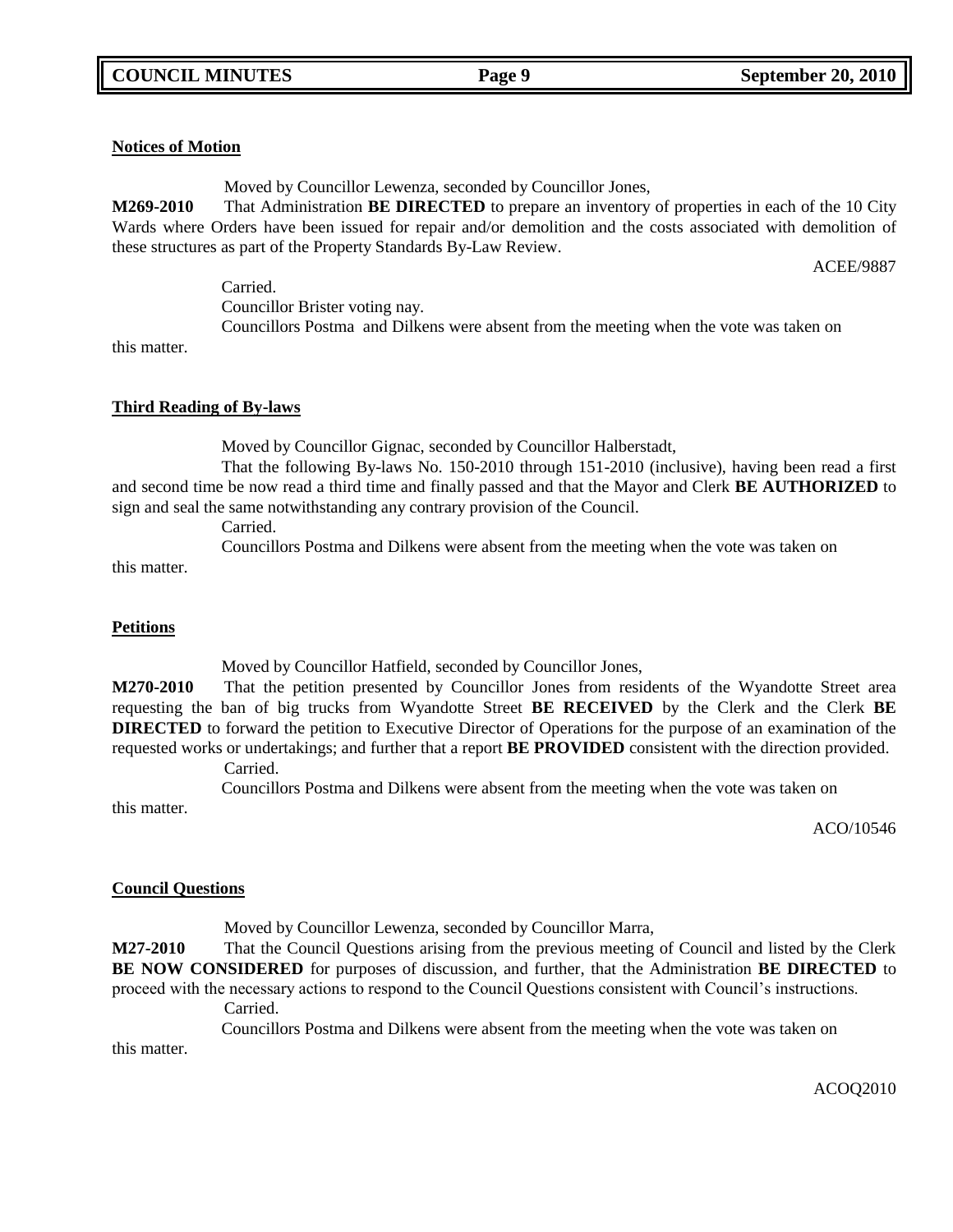# **COUNCIL MINUTES Page 10 September 20, 2010**

| <b>Adjournment</b> |                                                                                                    |
|--------------------|----------------------------------------------------------------------------------------------------|
|                    | Moved by Councillor Brister, seconded by Councillor Valentinis,                                    |
|                    | That this Council meeting stand adjourned until the next regular meeting of Council or at the call |
| of the Mayor.      |                                                                                                    |
|                    | Carried.                                                                                           |
|                    | Councillors Postma and Dilkens were absent from the meeting when the vote was taken on             |
| this matter.       |                                                                                                    |
|                    |                                                                                                    |

Accordingly, the meeting is adjourned at 8:35 o'clock p.m.

**MAYOR**

**CITY CLERK**

# **THIS IS A DRAFT COPY**

**SUPERVISOR OF COUNCIL SERVICES**

# **DEPUTY CITY CLERK/SENIOR MANAGER OF COUNCIL SERVICES**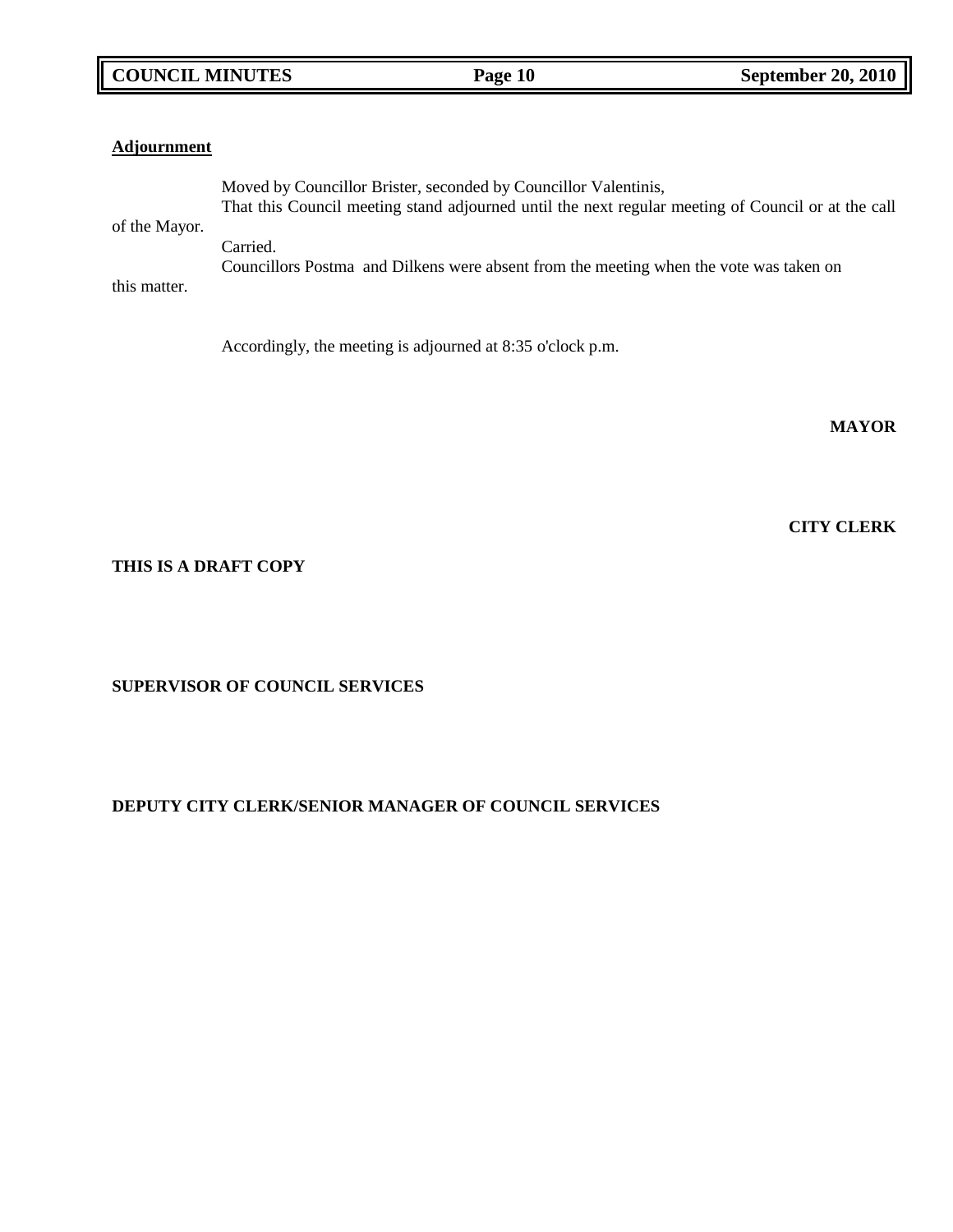# **COUNCIL MINUTES Page 11 September 20, 2010**

Lewenza Jones

### CR343/2010

That the report of the Chief Building Official dated July 6, 2010 entitled "Response to Council Question CQ38- 2010 – Regarding Noise Complaints" **BE DEFFERRED** to the October 4, 2010 meeting of Council, to allow for further consultation between administration and the downtown bar owners.

Carried.

Report Number **#: 14761 AB2010 1**

Internal Distribution Building [Ann Kalinowski] Chief Building Official City Clerk/Licence Commissioner City Solicitor Council Secretariat

Gignac Halberstadt

### CR344/2010

**I.** That Windsor City Council **AUTHORIZE** the City Engineer to execute agreements for financing for the **Study of Private Sewer Connections in Partially Serviced Areas** with Her Majesty the Queen in Right of Canada, as represented by the Minister of the Environment for Canada, and with Her Majesty the Queen in Right of Ontario, as represented by the Minister of the Environment for Ontario, in form satisfactory to the City Solicitor, in financial content to the City Treasurer, and in technical content to the City Engineer, and that the City Engineer **BE AUTHORIZED** to sign the agreement;

# **AND**

**II.** That the municipal portion of the project **BE FUNDED** from Project #7071013 (Prince Road Phase 8 - Betts Avenue from Totten Street to Algonquin Street Trunk Sewer, Road and Watermain Construction), in the amount of \$20,000.00.

**Carried** 

Report Number **14879 SW2010 C2**

Internal Distribution Public Works [Andrew Dowie] City Engineer Senior Manager of Pollution Control Chief Financial Officer/City Treasurer City Solicitor

Gignac Halberstadt

CR345/2010

THAT the bid of Weathertech Restoration Services Inc., 553 Clarke Road, London, Ontario for 2010 Canderel Garage Restoration, 2010 Goyeau Garage Restoration in the amount of \$119,945.00 (HST excluded) **BE ACCEPTED**; and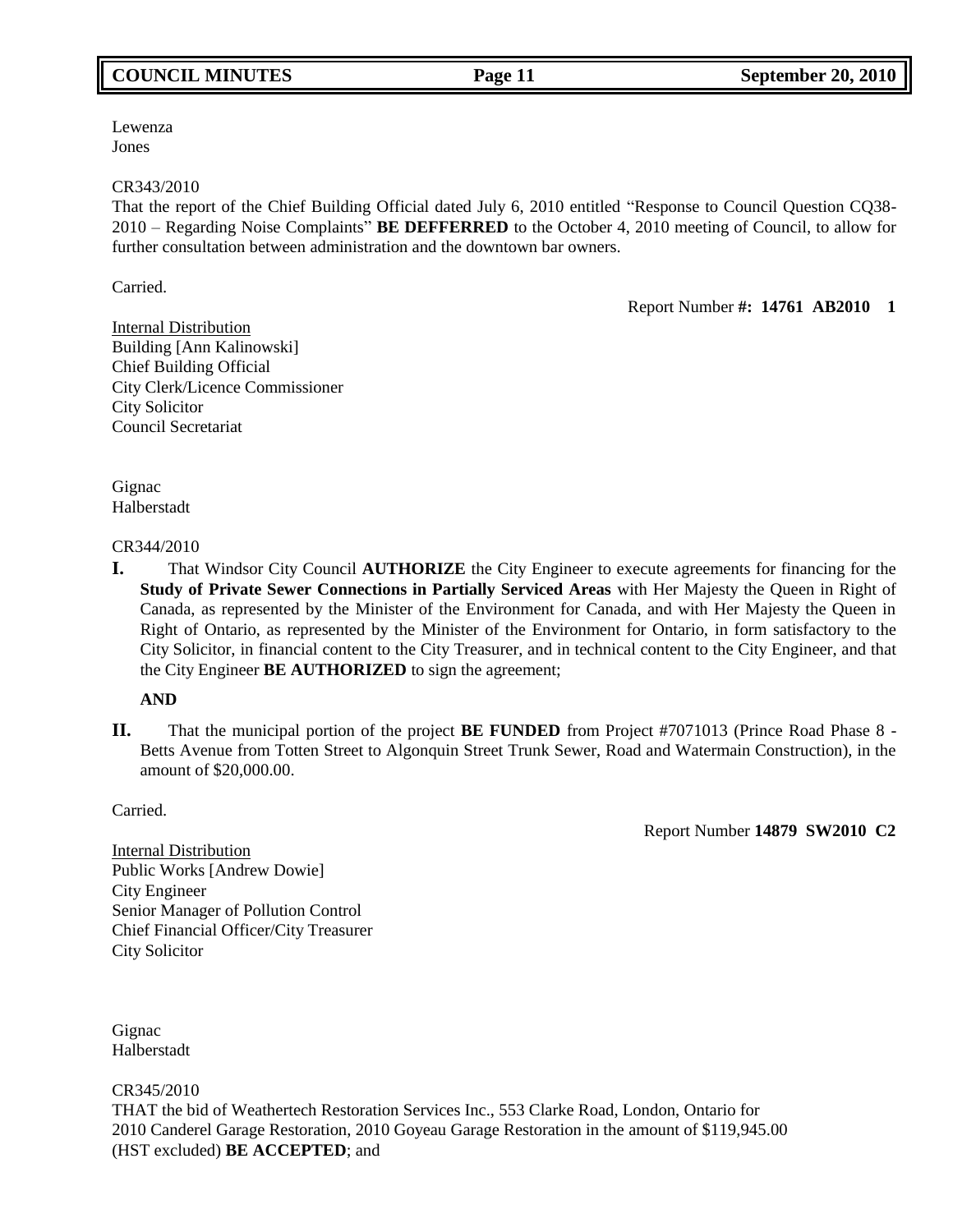THAT the Chief Administrative Officer and City Clerk **BE AUTHORIZED** to sign a contract with the compliant low tenderer, satisfactory in form to the City Solicitor, in technical content to the City Engineer, and in financial content to the City Treasurer.

**Carried** 

Report Number **14886 SW/10445 C3**

Internal Distribution Public Works [John S. Wolf] City Engineer Executive Director of Operations Manager of Purchasing & Risk Management Chief Financial Officer/City Treasurer City Solicitor

Gignac Halberstadt

CR346/2010

THAT the bid of Elmara Construction Co. Ltd., P.O. Box 42, 5362 Walker Road, Oldcastle, Ontario, N8T 3B7 for Tender 136-10, 2010 Pelissier Garage 2 Hydraulic Elevator Modernization in the amount of \$149,647.00 (HST excluded) **BE ACCEPTED**; and

THAT the Chief Administrative Officer and City Clerk **BE AUTHORIZED** to sign a contract with the low tenderer, satisfactory in form to the City Solicitor, in technical content to the City Engineer, and in financial content to the City Treasurer.

Carried.

Report Number **14891 SW/10445 C4**

Internal Distribution Public Works [John S. Wolf] City Engineer Executive Director of Operations Manager of Purchasing & Risk Management Chief Financial Officer/City Treasurer City Solicitor

Postma Valentinis

CR347/2010

That the report of the City Engineer dated September 1, 2010 entitled "Ojibway Parkway Sanitary Sewer Rehabilitation – Phase 4 Broadway Boulevard to Weaver Street" BE **DEFERRED** to the October 4, 2010 meeting of Council, at the request of Administration, as the report requires a review of the recommendation and a portion of the discussion section in light of newly received information.

Carried.

Internal Distribution Public Works [Andrew Dowie] Report Number **14883 SW/8467 5**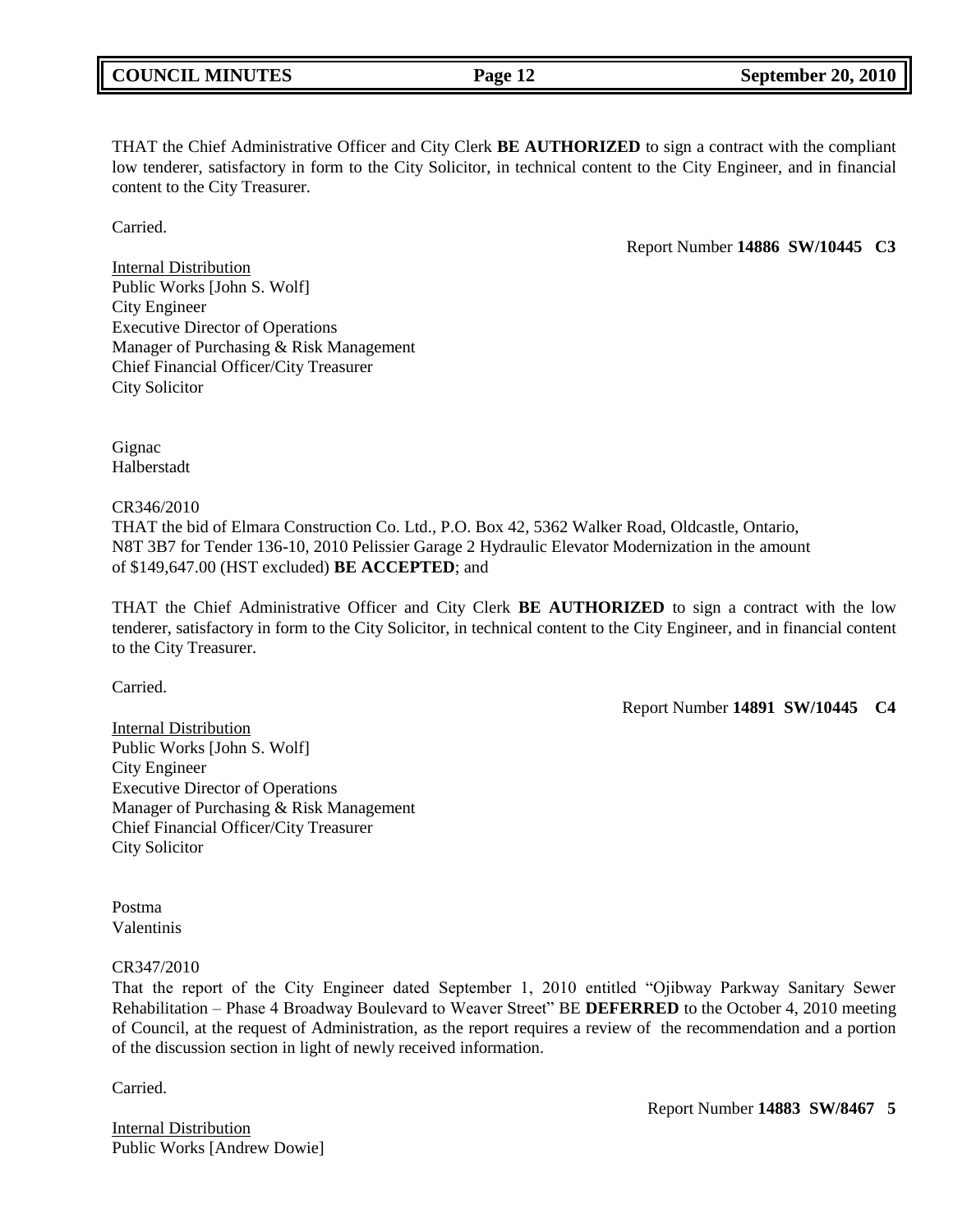# **COUNCIL MINUTES Page 13 September 20, 2010**

City Engineer Executive Director of Operations Executive Director of Parks & Facility Operations Chief of Police

Valentinis Halberstadt

### CR348/2010

- I) That the report of the City Engineer in response to M194-2010 **BE RECEIVED FOR INFORMATION**; and
- II) That Administration **BE DIRECTED** to construct a diverter island at the Monmouth/Tuscarora intersection, which is to be constructed in such a way as to eliminate traffic from travelling north and southbound through the intersection, and that this be a pre-commitment to the 2011 capital budget; and
- III) That the Autoscope Rack Vision Video Detection system at Monmouth and Wyandotte **BE INSTALLED**.

Carried.

Councillors Hatfield and Gignac voting nay. Councillor Dilkens was absent from the meeting when the vote was taken on this matter.

Report Number 14867 ACO/10546 6

Internal Distribution Public Works [Wesley Hicks] City Engineer Executive Director of Operations

Halberstadt Postma

#### CR349/2010

I That the northerly 10.06 metre (33 feet) wide portion of Tuscarora Street westerly from Walker Road for a distance of 34.27 metres (112 feet, 5 inches) on the north side and 36.01 metres (118 feet, 2 inches) on the south side, as shown on the attached copy of Drawing No. CC-1602, *attached* hereto as Appendix "A" **BE CLOSED AND CONVEYED** to the owner of 628 Monmouth Road subject to the following:

- No easements are required
- Conveyance cost is \$1.00

and further, the City Engineer **BE REQUESTED** to supply the appropriate legal description, in accordance with Drawing No. CC-1602, *attached* hereto as Appendix "A", the City Solicitor, or a delegate, **BE AUTHORIZED** to publish the required legal notice, and **BE REQUESTED** to prepare the By-law to close and further the Chief Administrative Officer and City Clerk **BE AUTHORIZED** to sign all necessary documents approved in form and content satisfactory to the City Solicitor, and the transaction **BE COMPLETED** electronically pursuant to By-law Number 366-2003.

# Carried.

Councillors Lewenza and Valentinis were absent from the meeting when the vote was taken on this matter.

# APPENDICES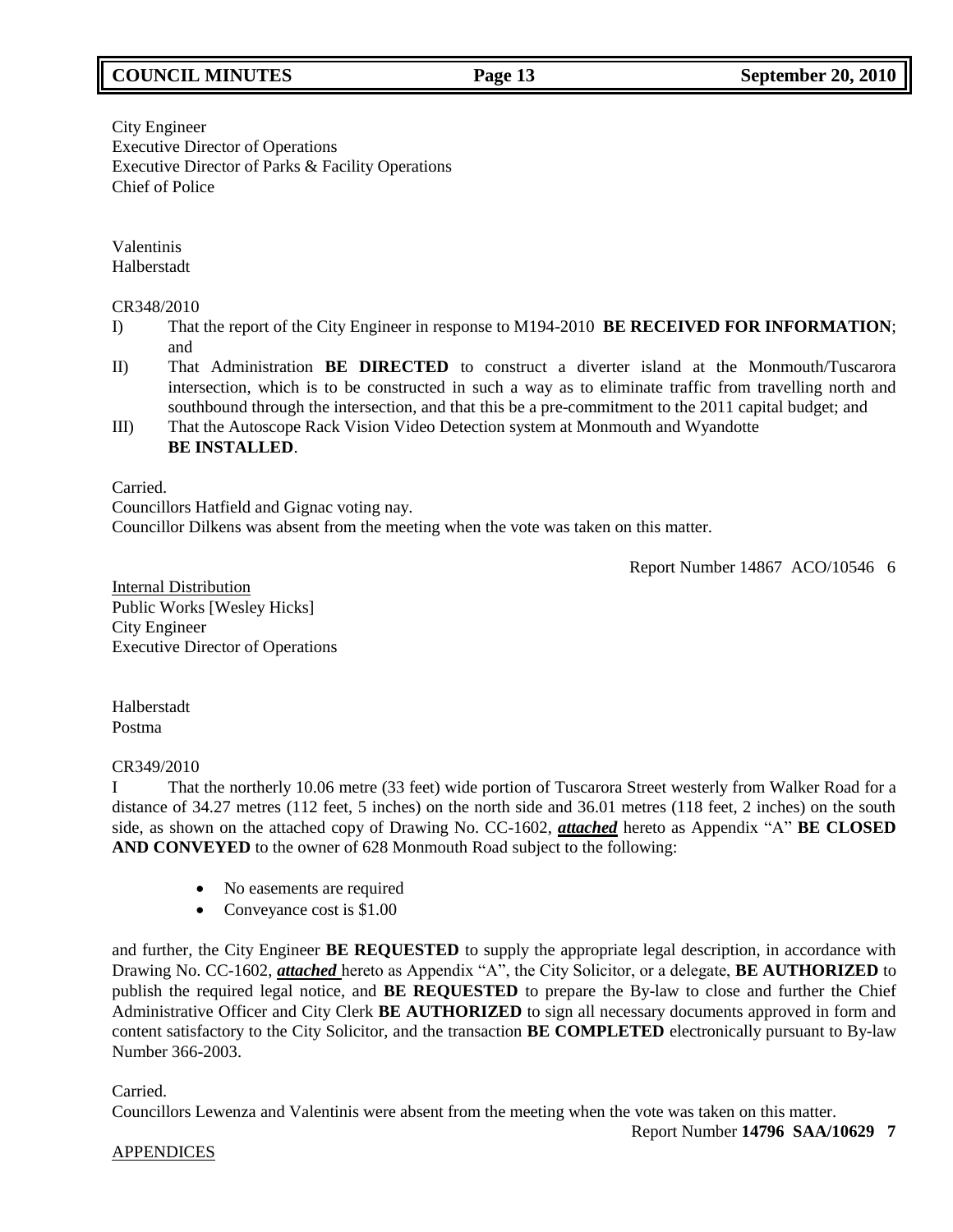# **COUNCIL MINUTES Page 14 September 20, 2010**

Drawing No. CC-1602

Internal Distribution Building [Don Wilson] Chief Building Official Legal - Sharon Amlin - Prepare Ad Legal - Documents Clerk - Laura MacDonald City Planner City Engineer City Treasurer Legal [Frank Scarfone; Cheryl Glassford] - Prepare the Easement/Assuming/Closing By-law City Solicitor

Gignac Halberstadt

CR350/2010

That By-law Number 52-1999 being a by-law to appoint Municipal Enforcement Officers for the Corporation of the City of Windsor **BE AMENDED** by adding Schedule 'B' (attached to this report) to the by-law and that Bylaw 150-2010 **BE ENACTED** for this purpose.

Carried.

Report Number **14892 AL/10528 C8**

Internal Distribution Public Works [John S. Wolf] City Engineer Executive Director of Operations City Solicitor

Hatfield Lewenza

#### CR351/2010

That the request from the Actors Theatre of Windsor to stage the **2011 Windsor International Fringe Festival** July 15 – 24, 2011 to temporarily close University Avenue East between Freedom Way and Ouellette Avenue July 15 to July 24, 2011, and Ouellette Avenue between University Avenue and Riverside Drive July 22 to July 24, 2011 **BE APPROVED,** subject to the standard Special Events Terms and Conditions previously approved by Council; and further,

That the request from the Actors Theatre of Windsor **TO WAIVE** the fees associated for the rental of the Showmobile Stage, Mobile Stage, Fold and Go Bleachers, Windsor Armouries (rainout facility), Temporary Road Closures and Noise Bylaw Waiver **BE APPROVED**.

Carried.

Councillor Dilkens was absent from the meeting when the vote was taken on this matter.

Report Number **14880 SR/10771 9**

Internal Distribution Recreation [Mike Taylor] Executive Director of Recreation and Culture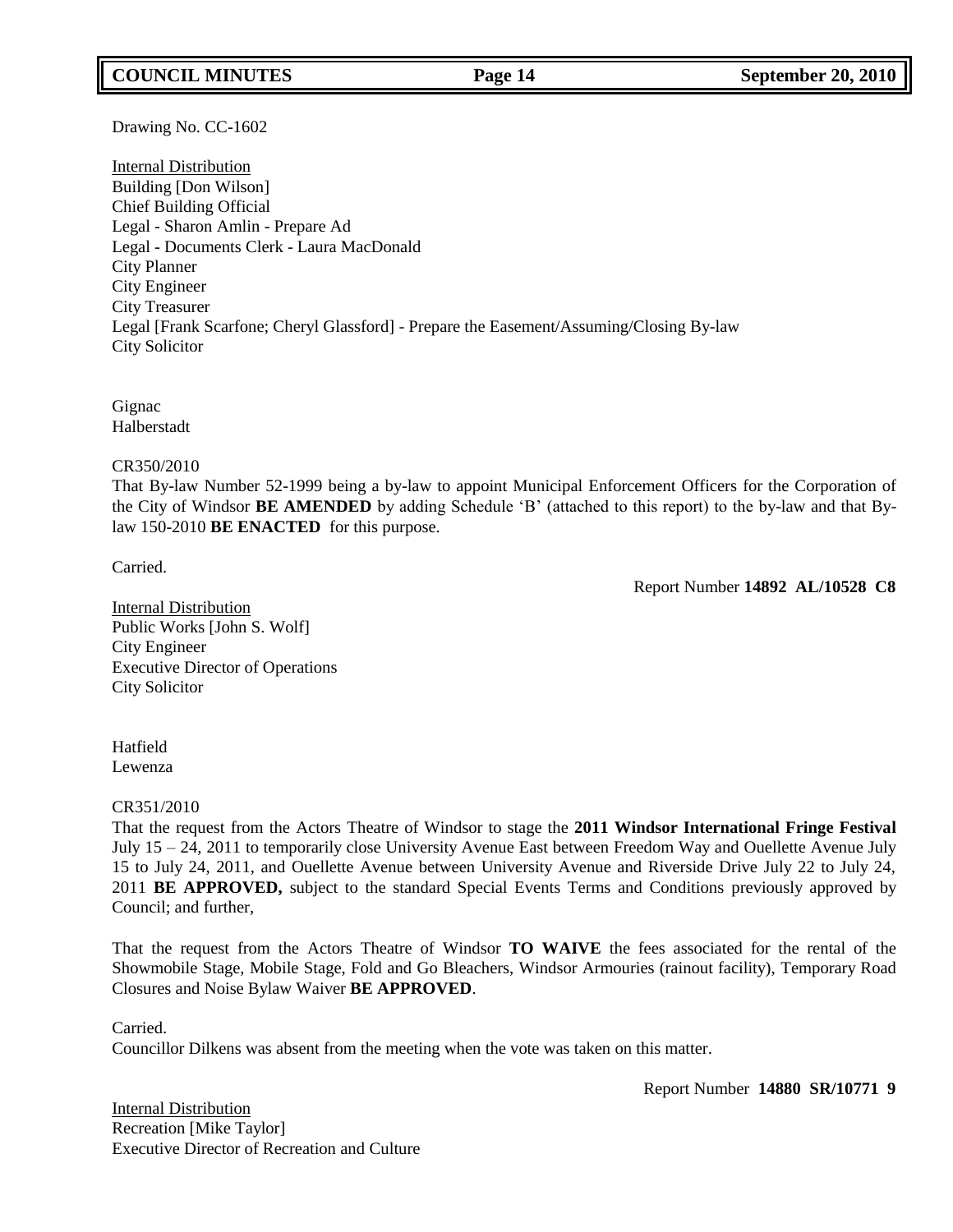# **COUNCIL MINUTES Page 15 September 20, 2010**

Community Development & Health Commissioner Executive Director of Operations Building - Ann Kalinowski Chief Financial Officer/City Treasurer City Solicitor Chief Building Official

Gignac Halberstadt

#### CR352/2010

That the City Treasurer **BE AUTHORIZED** to amend the City's Tax Master Collector's Roll for the years 2006, 2007, 2008, 2009 and 2010 to reflect, cancellations, reductions, or refunds as set forth in the Schedule being Appendices "A, B, and C" attached hereto in accordance with the Municipal Act, 2001.

Carried.

Report Number **14889 AF2010 C10**

Appendices Appendices A, B, C

Internal Distribution Finance [Roger E. Lauziere] Deputy Treasurer – Taxation & Financial Projects Chief Financial Officer/City Treasurer

Gignac Halberstadt

CR353/2010

That Council **ACCEPT** the low tender, as submitted by Santerra Stonecraft, 7885 Howard Ave., McGregor, Ontario, in the amount of \$342,095.00 excluding HST for the supply and delivery of pre-cast concrete retaining wall in accordance with the drawings and specifications; and further,

THAT the Chief Administrative Officer and the City Clerk **BE AUTHORIZED** to sign a contract with the lowest tender, satisfactory in form to the City Solicitor, in technical content to the Executive Director of Parks and in financial content to the City Treasurer and Chief Financial Officer.

Carried. Councillor Brister discloses an interest and abstains from voting on this matter.

Report Number **14888 EI/10633 C11**

Internal Distribution Executive Director of Parks and Facilities [Don Sadler] Manager, Parks Development City Engineer Manager of Purchasing & Risk Management Chief Financial Officer/City Treasurer City Solicitor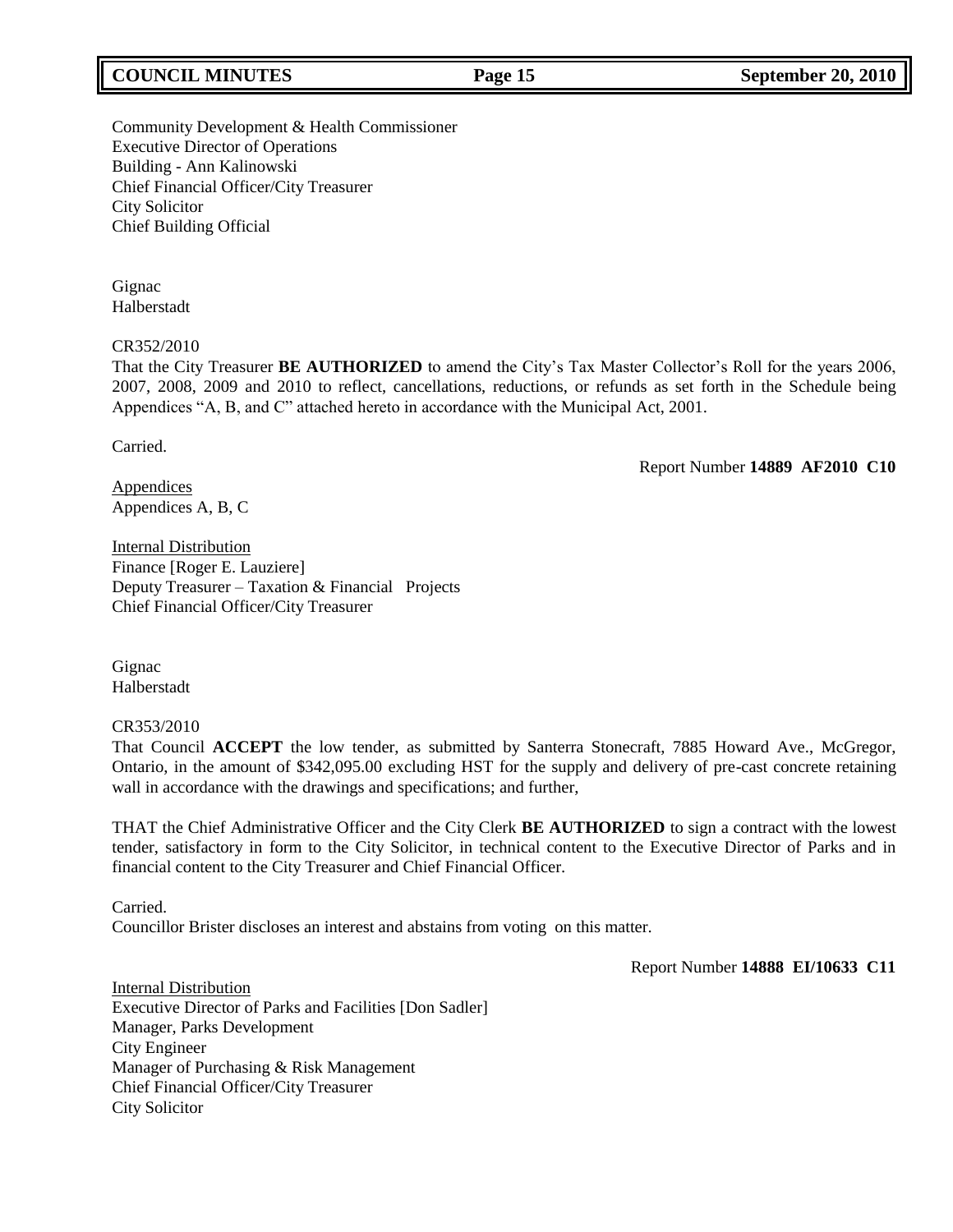Hatfield Brister

### CR354/2010

- I. That Council **APPROVE** the recommended repairs for the Grand Marais Drain concrete channel segment for sections 5, 6 and 7, as identified in the Grand Marais Drain – Concrete Channel Study – Phase 2 (Study).
- II. That Council **APPROVE** the recommended alternative channel design options for the various drain segments as per the "Study".
- III. That the preparation of an Environmental Assessment to examine the various alternative channel design options be **APPROVED** by Council.

Carried.

Councillors Dilkens, Postma, Lewenza and Mayor Francis were absent from the meeting when the vote was taken on this matter.

Report Number **14894 SW/9957 12**

Internal Distribution Public Works [Paul Mourad] City Engineer Chief Financial Officer/City Treasurer City Solicitor

Gignac Halberstadt

# CR355/2010

THAT the City of Windsor **CONTINUE** to satisfy its photocopier needs by leasing, in accordance with the new Standing Agreement from the Ministry of Government Services, VOR-1027, which remains in effect until January 31, 2012;

WHEREAS in the opinion of the Treasurer and City Council the proposed leases will not materially impact the debt and financial obligation of the City of Windsor, and its risks, in combination with all other leases of that category entered into or proposed to be entered into this year by the City of Windsor and will not result in a material impact for the community;

THAT City Council **AUTHORIZE** administration to lease the photocopiers units and software as outlined in Appendix B of this Report in accordance with the new Standing Agreement from the Ministry of Government Services, to be funded from the respective departments' operating budgets;

THAT City Council **APPROVE** the certified wiping of the twenty-eight (28) photocopiers to be replaced at an approximate cost of \$350 per unit, for a total cost of \$9,800; to be funded from the respective departments' operating budgets;

THAT City Council **APPROVE** the removal of the hard drive from one (1) Windsor Police photocopier (and return to Windsor Police) at an approximate cost of \$300; to be funded from the Windsor Police operating budget.

Carried.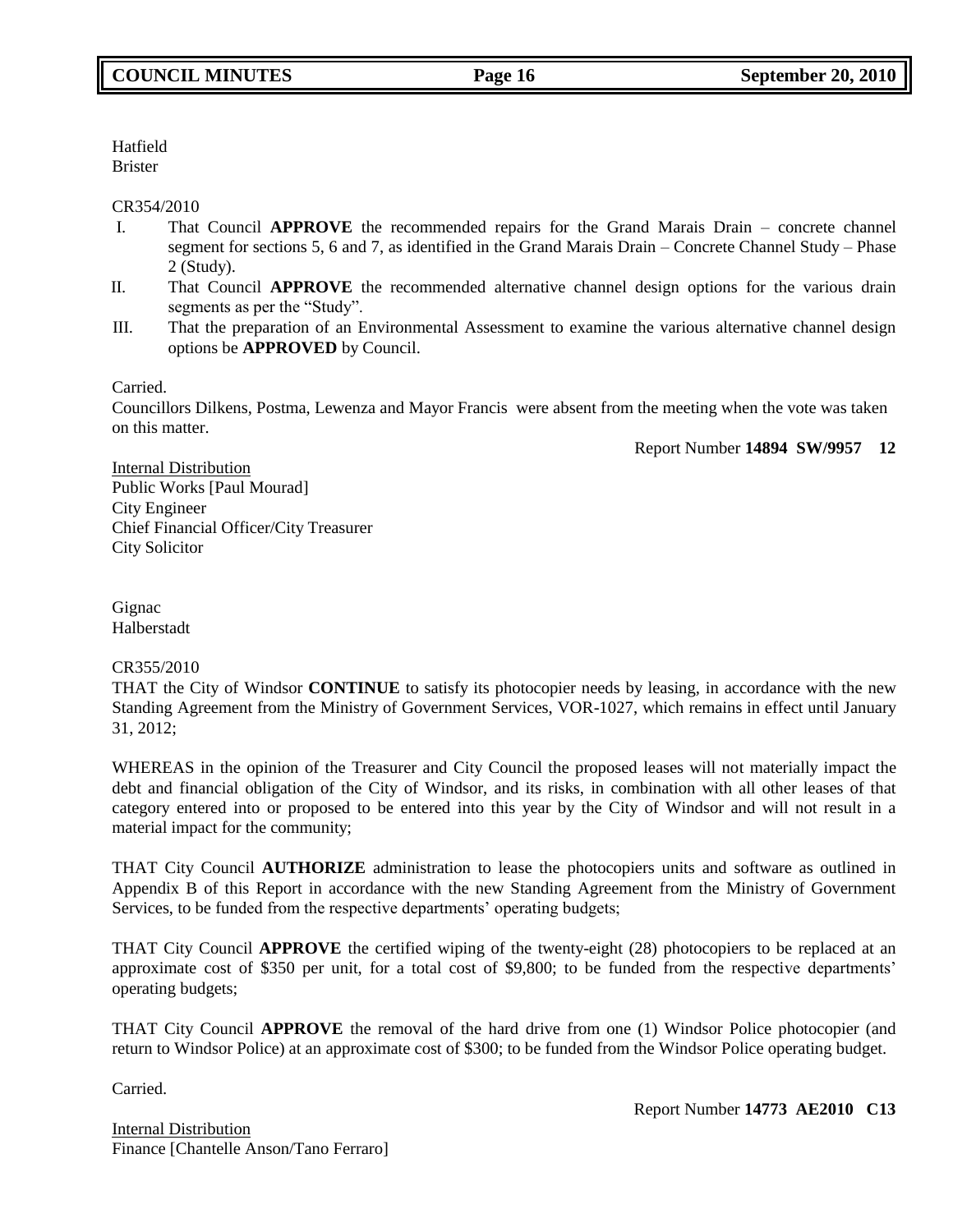# **COUNCIL MINUTES Page 17 September 20, 2010**

Deputy Treasurer, Financial Accounting Executive Director, Information Technology Chief Financial Officer/City Treasurer City Solicitor

Lewenza Valentinis

# CR356/2010

THAT Council **DISCONTINUE** with the provision of tax relief under Section 319 of the Ontario Municipal Act, 2001 and **REPEAL** By-law 278-1998

THAT City Council **ADOPT** the following guidelines for the provision of tax relief for residential property owners on a pilot basis of one (1) year under Section 357(1)(d.1) of the Ontario Municipal Act, 2001:

Extreme Sickness

- Completion of a physicians statement (at the applicant's cost) to verify illness and impact on quality of life
- Completion of a financial disclosure statement which includes family income, savings and assets
- Tax relief would be approved if
	- o The illness has resulted in the primary income earner of the family being confined to a hospital, bed or house for a period of time which exceeds 90 consecutive days or the illness has resulted in the primary income earner being required to leave their primary place of employment as a result of a spouse or child being confined to a hospital, bed or house for a period of time which exceeds 90 consecutive days and
	- o The applicant fell within the criteria established for extreme poverty
- Tax relief would be pro-rated based upon the number of months certified by the physician.
- Applications would be accepted for a period not to exceed two consecutive years

Extreme Poverty

- Completion of a financial disclosure statement which includes family income, savings and assets
- Full tax relief would be approved if
	- o Based upon a change in circumstance income levels for the family unit have fallen below that which has been determined as low-income cut offs for purposes of social assistance
	- o Liquid and non-registered financial savings/assets of the family unit are equal to or below the amount of the property taxes
- Partial tax relief would be approved if
	- o Based upon a change in circumstance income levels for the family unit have fallen below that which has been determined as low-income cut offs for purposes of social assistance
	- o Liquid and non-registered financial savings/assets of the family unit are above the amount of the property taxes. That is, the applicant would be required to pay to the City an amount equivalent to the extent that the savings exceed the property taxes. The balance would be cancelled.
- Tax relief would be pro-rated based upon the number of months in the year affected by the change in circumstance
- Applications would be accepted for a period not to exceed two consecutive years

THAT after the one (1) year period, Administration **BE DIRECTED** to bring a report back to City Council for consideration in terms of ongoing program guidelines.

THAT City Council **WAIVE** the Administrative fee associated with applications made under Section 357(1)(d.1) of the Ontario Municipal Act, 2001.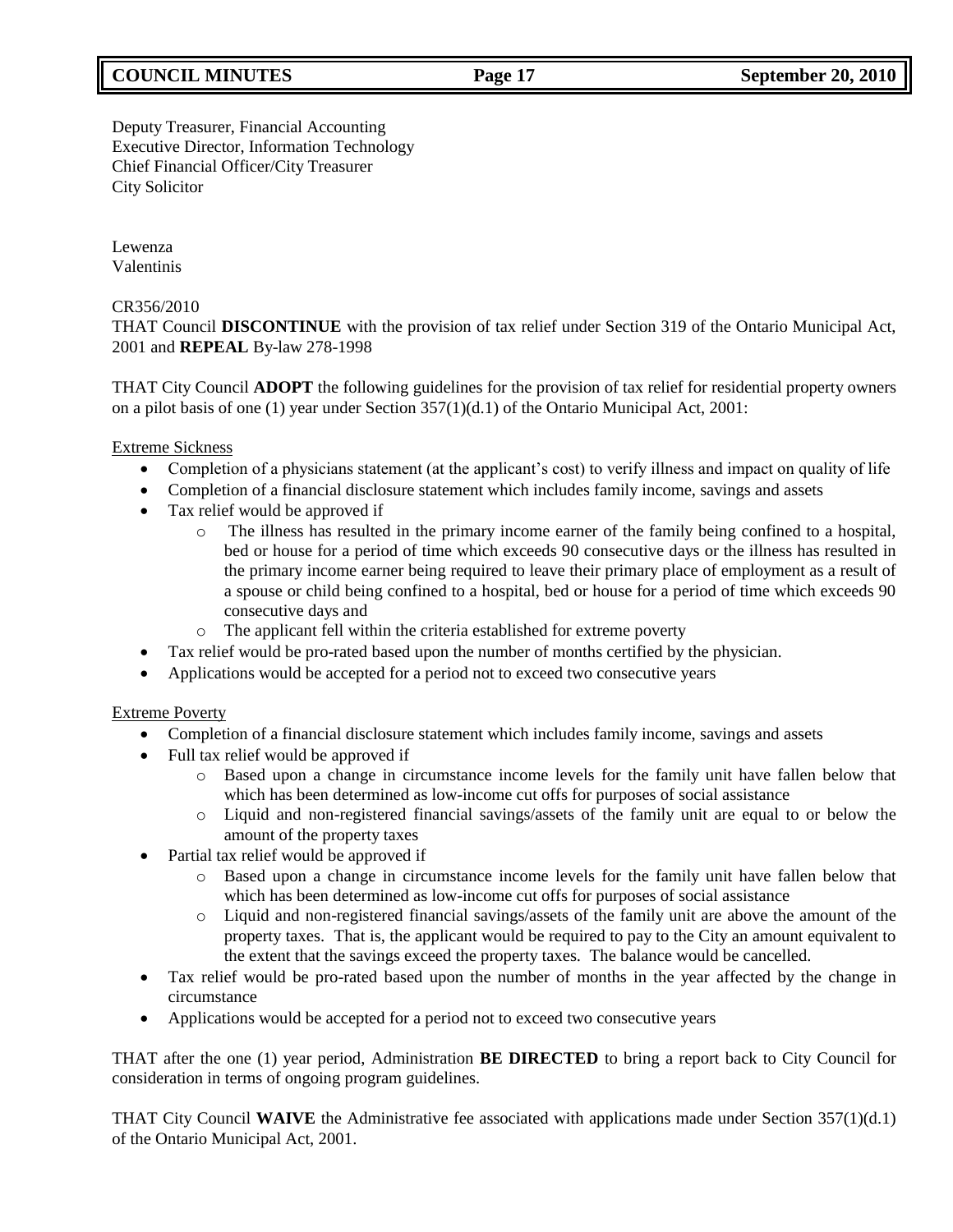THAT City Council **AUTHORIZE** an upper limit of \$80,000 to by funded by way of a charge to the Budget Stabilization Reserve to be used to fund the write-off of property taxes as it relates to the adoption of the Municipal Act provisions and Administrative guidelines.

Carried. Councillor Brister voting nay. Councillor Dilkens was absent from the meeting when the vote was taken on this matter.

Report Number **14875 AF2010 14**

Internal Distribution Finance [Janice Guthrie] Chief Financial Officer/City Treasurer City Solicitor

Gignac Halberstadt

CR357/2010

I. That the following low compliant tender for Tender 129-10 Windsor Airport Terminal Building (ATB) Rehabilitation Phase 2 **BE ACCEPTED:**

| <b>TENDERER:</b>           | <b>Artisan Windsor Inc.</b> |
|----------------------------|-----------------------------|
|                            | <b>2000 Fasan Dr.</b>       |
|                            | Oldcastle, ON, N0R 1L0      |
| <b>TENDER NO.:</b>         | 129-10                      |
| <b>TOTAL TENDER PRICE:</b> | \$812,000 (excluding HST)   |

and that the Chief Administrative Officer and City Clerk **BE AUTHORIZED** to sign a contract with the low tenderer, satisfactory in technical content to the City Engineer, in financial content to the City Treasurer, and in form to the City Solicitor; and

II. That **APPROVAL BE GIVEN** to undertake an expenditure of \$812,000 (excluding HST), for the construction of the ATB Rehabilitation Phase 2 at the Windsor International Airport to be funded from Project ID# 7092014 (ISF-Airport Operations Building Rehabilitation); and

# **Account to be Charged: 007-5410-1790-30720-7092014**

III. That **APROVAL BE GIVEN** to transfer contingency funds of \$253,300 previously authorized by CR94/10 regarding the Airport Parallel Taxiway project from Project ID#7092015 (ISF – Airport Parallel Taxiway) back to project 7095000 (Contingency Fund Project) and further that this amount of \$253,300 then be subsequently transferred to the Project ID#7092014 (Airport Operations Building Rehabilitation Project).

Carried.

Report Number **14887 APM/10783 C15**

Internal Distribution Public Works [Tiffany Pocock] City Engineer Manager of Purchasing & Risk Management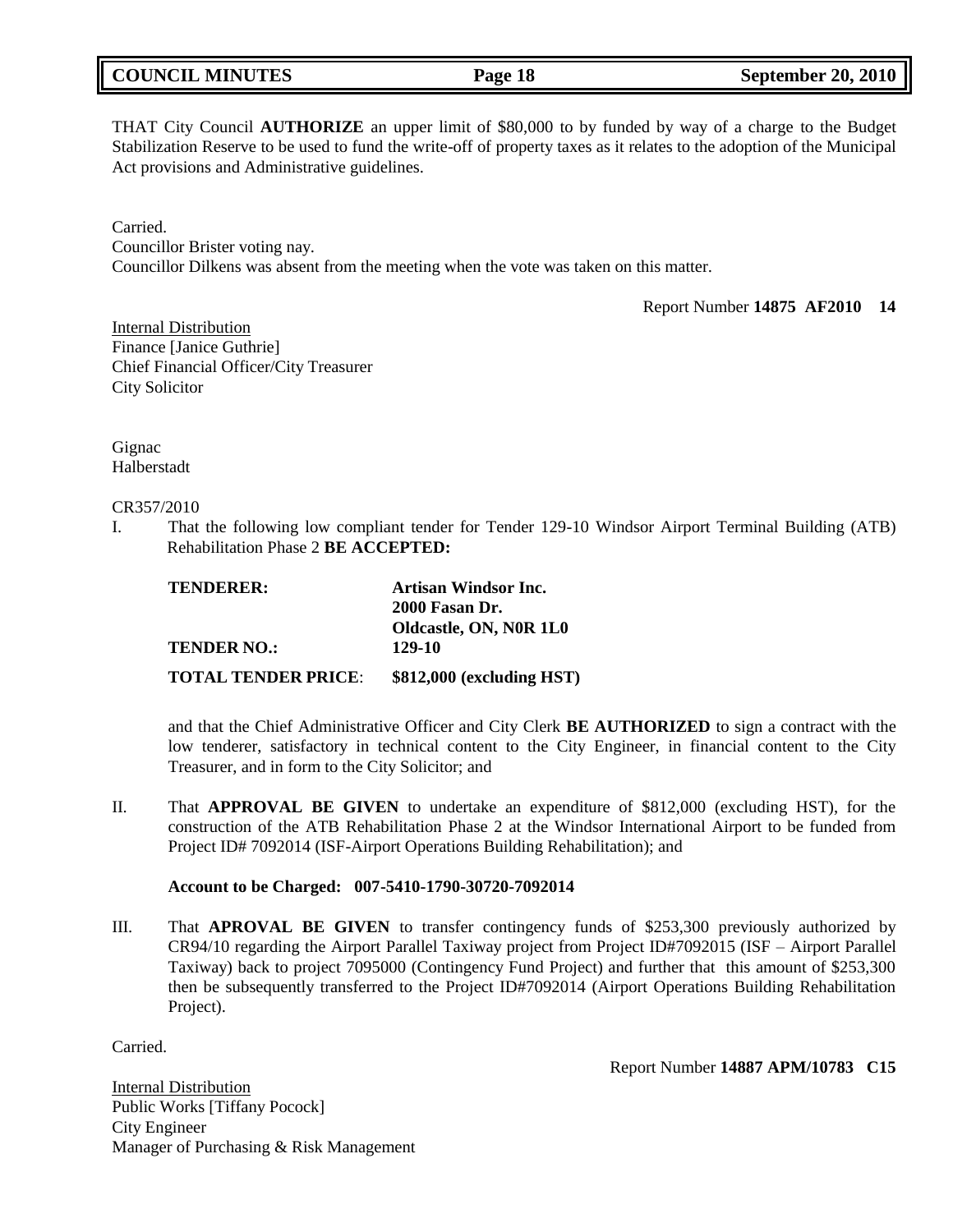# **COUNCIL MINUTES Page 19 September 20, 2010**

# Chief Financial Officer/City Treasurer City Solicitor

Gignac Halberstadt

# CR358/2010

That an amendment to Zoning By-law 8600 **BE APPROVED** changing the zoning on the following basis:

- 1. That Section 7(16) be deleted and the following paragraph added:
	- "(22a) **"Chief Building Official"** means the Chief Building Official appointed under the Building Code Act, 1992, S.O. 1992, c.23"
- 2. That Section 7(23a) be deleted and replaced with the following paragraph: "(23a) **"Church Hall"** means a public hall within a church".
- 3. That Section 7(37) be deleted and replaced with the following paragraph: "(37)**"Day Nursery"** means a day √nursery√ as defined in the Day Nurseries Act, R.S.O. 1990, c.  $D.2$ ."
- 4. That Section 7(73) be deleted and replaced with the following paragraph: "(73) **"Hospital"** means a hospital designated as a public hospital under the Municipal Act, 2001, S.O. 2001, c. 25 or the Public Hospitals Act, R.S.O. 1990, c. P.40."
- 5. That Section 7(96) be deleted and replaced with the following paragraph: "(96)**"Mobile Home Dwelling"** means one mobile home as defined by Section 46 of the Planning Act, R.S.O. 1990, c. P.13."
- 6. That Section 7(111) be deleted and replaced with the following paragraph: "(111) **"Pit"** means a pit as defined by the Aggregate Resources Act, R.S.O. 1990, c. A.8."
- 7. That Section 7(114a) be deleted and replaced with the following paragraph: "(114a) **"Private-Home Day Care"** means a private home day care as defined in the Day Nurseries Act, R.S.O. 1990, c. D.2,"
- 8. That Section 7(118)(c) be deleted.
- 9. That Section 7(119) be deleted and replaced with the following paragraph:
	- "(119) **"Public Utility"** means Hydro One or any corporation that distributes any one or more of the following services or commodities to the public: cable television, electricity, internet, natural gas, telegraph, telephone, water, wireless telephone (cellphone)."
- 10. That Section 7(120) be deleted and replaced with the following paragraph:
	- "(120) **"Quarry"** means a quarry as defined by the Aggregate Resources Act, R.S.O. 1990, c. A.8."
- 11. That Section 7(125) be deleted and replaced with the following paragraph:
	- "(125) **"Residential Care Facility"** means a dwelling for the accommodation of a minimum of 11 persons, not including staff, and is restricted to any facility governed by the following Acts:

√√SV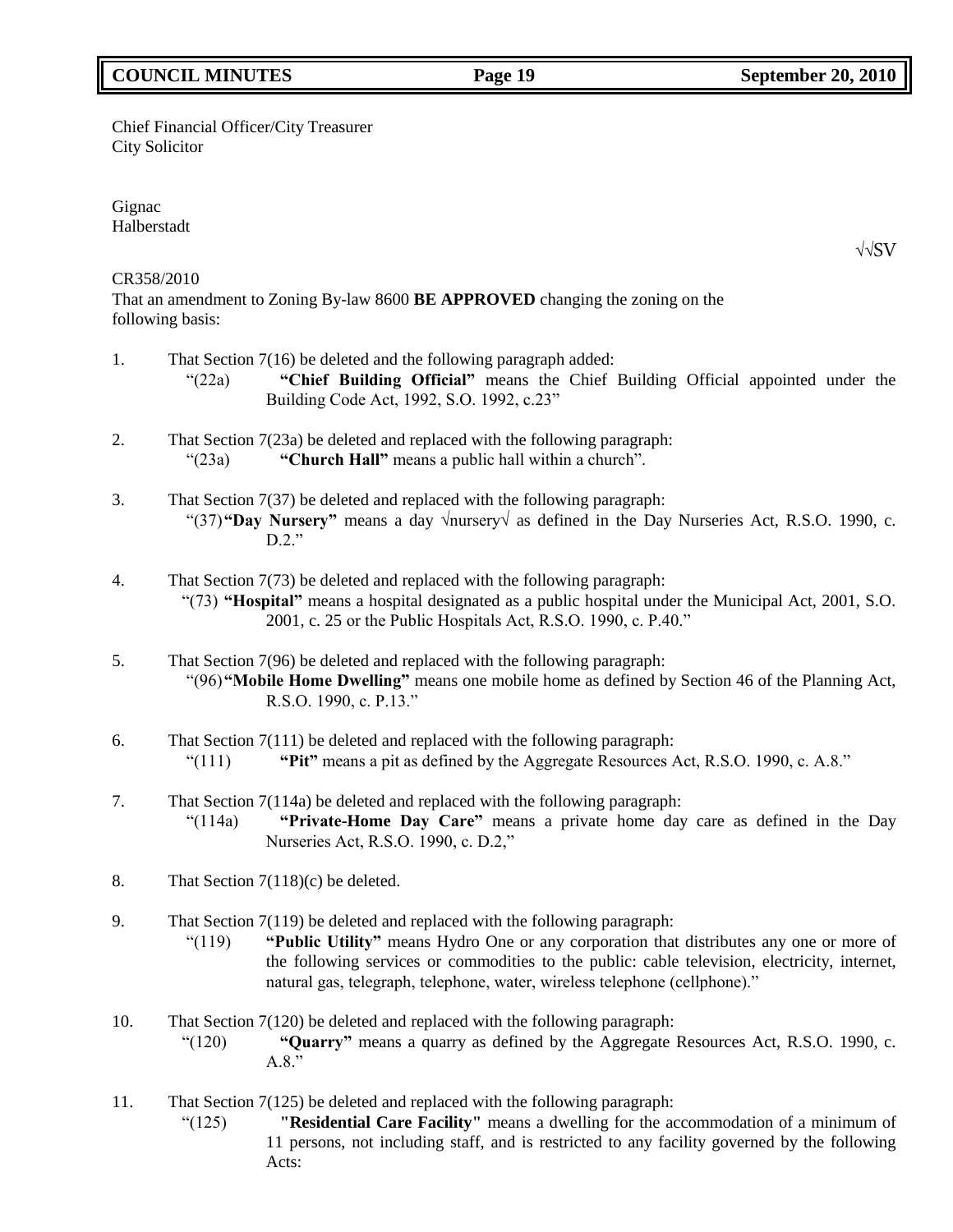Institution as defined by the Child and Family Services Act, R.S.O. 1990, c. C.11; Developmental Services Act, R.S.O. 1990 c. D.11; Homes for Special Care Act, R.S.O. 1990, c. H.12; Long-Term Care Homes Act, 2007, S.O. 2007, c. 8; Community Resource Centre as defined by the Ministry of Correctional Services Act, R.S.O. 1990, c. M.22; Mental Health Act, R.S.O. 1990, c. M.7; Ministry of Health Act and Long-Term Act, R.S.O. 1990, c. M.26; Ministry of Community and Social Services Act, Retirement Home Act, 2010, S.O. 2010, c. 11; Services and Supports to Promote the Social Inclusion of Persons with Developmental Disabilities Act, 2008, S.O. 2008, c. 14;

- 12. That Section 7(130) be deleted and replaced with the following paragraph:
	- "(130) **"Screening Fence"** means a fence designed and used to visually separate different property uses and to block off views and which is continuous or effectively continuous throughout its entire length in accordance with the provisions of the City of Windsor Fence By-law".
- 13. That Section 7(143) be deleted and replaced with the following paragraph:
	- "(143) **"Theatre"** means a building or part thereof used for the exhibit of a film as defined by the Film Classification Act, 2005, S.O. 2005, c. 17."
- 14. That the word "Tavern" be deleted from the following paragraphs:
	- Section 15 (1) (a) (v) Section 15 (2) (a)  $(v)$ Section 15 (5) (a) (v) Section 16 (1) (a) (v) Section 16  $(2)$   $(a)$   $(v)$ Section 16 $(3)$  $(a)$  $(iv)$ Section 16 (4) (a) (ii) 3. Section 16  $(5)$  (a) (v) Section  $17(1)(a)$  (viii) Section 17 $(3)$  $(a)$  $(ii)$ Section 24 (3) (c) (viii) Section 24 (3) (c) (xv) Section 24 (4) (a)
- 15. That the phrase "or Tavern" be deleted from Section 20 (1) (172) (i), Section 20 (1) (172) (ii) and Section 20 (1) (172) (iii)(1.)
- 16. That the phrase "a tavern shall not be permitted and" be deleted from Section 20 (1) (173).
- 17. That Section 20 (1) (241) be deleted and replaced with the following paragraph:
	- "'H'-241. For Lot 3, Registered Plan 479, located on the east side of Chilver Road, south of Wyandotte Street East, a restaurant with a gross floor area exceeding 93 square metres shall be prohibited as a permitted use."
- 18. That Section 8(1)(b)(i) be deleted and replaced with the following paragraph: "(i) Minimum lot area and width shall be as existing."
- 19. That Section  $8(1)(b)(ii)$  be deleted and replaced with the following paragraph: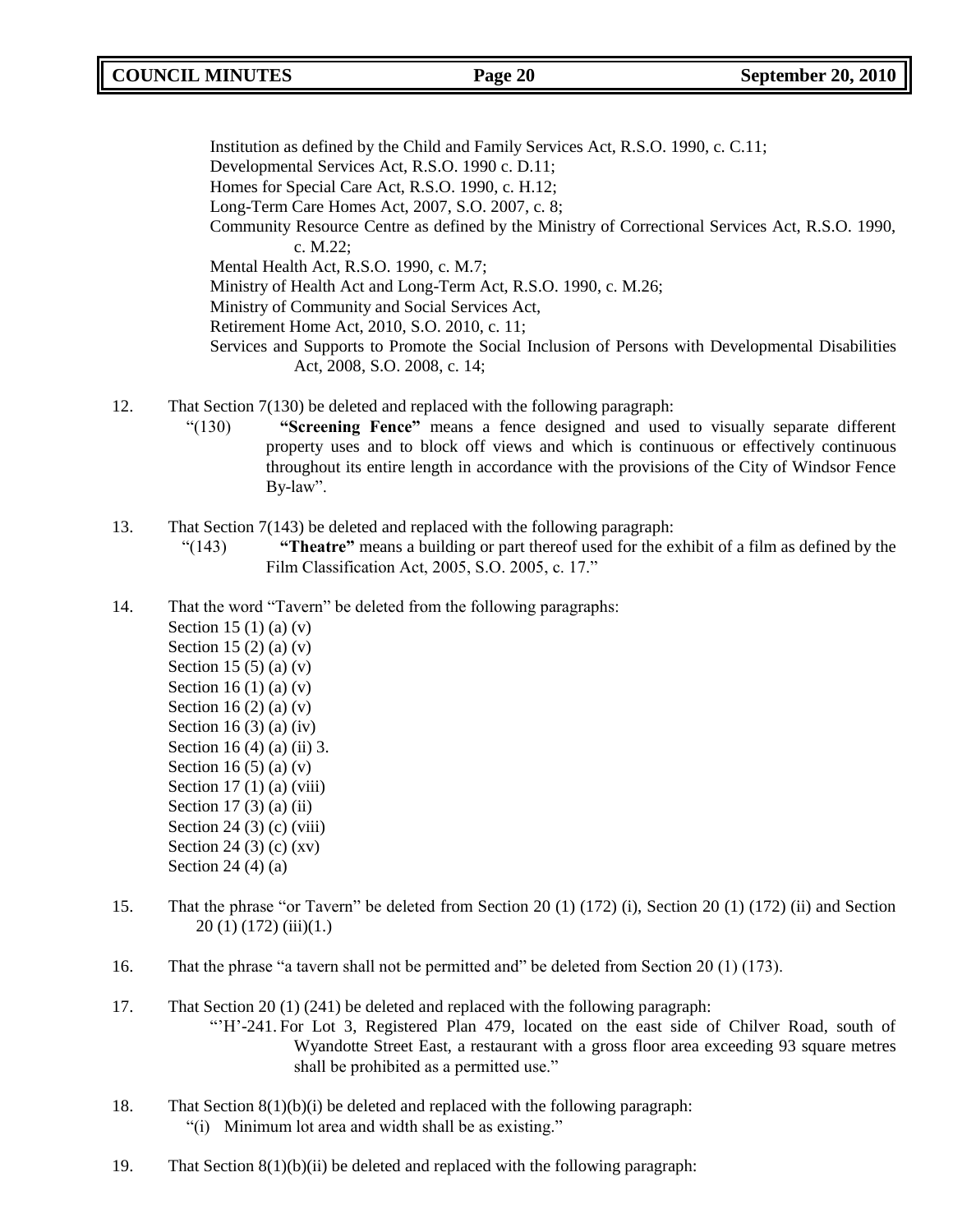| <b>COUNCIL MINUTES</b> | Page 21 | <b>September 20, 2010</b> |
|------------------------|---------|---------------------------|
|                        |         |                           |

- "(ii) Maximum building height, maximum lot coverage, minimum front yard depth, minimum side yard width and minimum rear yard depth shall be in accordance with the provisions of paragraph (b) of subsection 1 of Section 10 (RD1.1) of this by-law applicable thereto."
- 20. That Section  $21(11)(b)$  be deleted and replaced with the following paragraph:
	- "(b) An accessory building shall not be permitted within 2.5 metres of a dwelling located on the same lot as measured from the closest wall of the accessory building to the closest wall of the dwelling."
- 21. That Section 22(3)(a) be deleted and replaced with the following paragraph:
	- "(a) Where an exterior side lot line of a corner lot meets the front lot line of an abutting lot, no accessory building or other accessory structure shall be located on such corner lot nearer to such exterior side lot line than the minimum depth of the required front yard on the abutting lot unless the accessory building or other accessory structure is set back a minimum of 6.0 metres from the rear lot line of the corner lot."

Carried.

Councillor Lewenza was absent from the meeting when the vote was taken on this matter.

Report Number 14905 ZO/8949 PAC 1

Internal Distribution City Planner Manager of Development Chief Building Official City Engineer City Solicitor Zoning Clerk - Council Services Supervisor of Licensing

Gignac Marra

# CR359/2010

That the report of the Planning Advisory Committee dated September 20, 2010 entitled "Official Plan Amendment – Provincially Significant Wetlands" **BE DEFERRED** for a 6 month period to allow property owners an opportunity to review the recommendations.

# Carried.

Councillor Halberstadt voting nay. Councillor Valentinis discloses an interest and abstains from voting on this matter.

Report Number 14906 ZO/10781 PAC 2

Internal Distribution City Planner Manager of Development Chief Building Official City Engineer City Solicitor Zoning Clerk - Council Services Supervisor of Licensing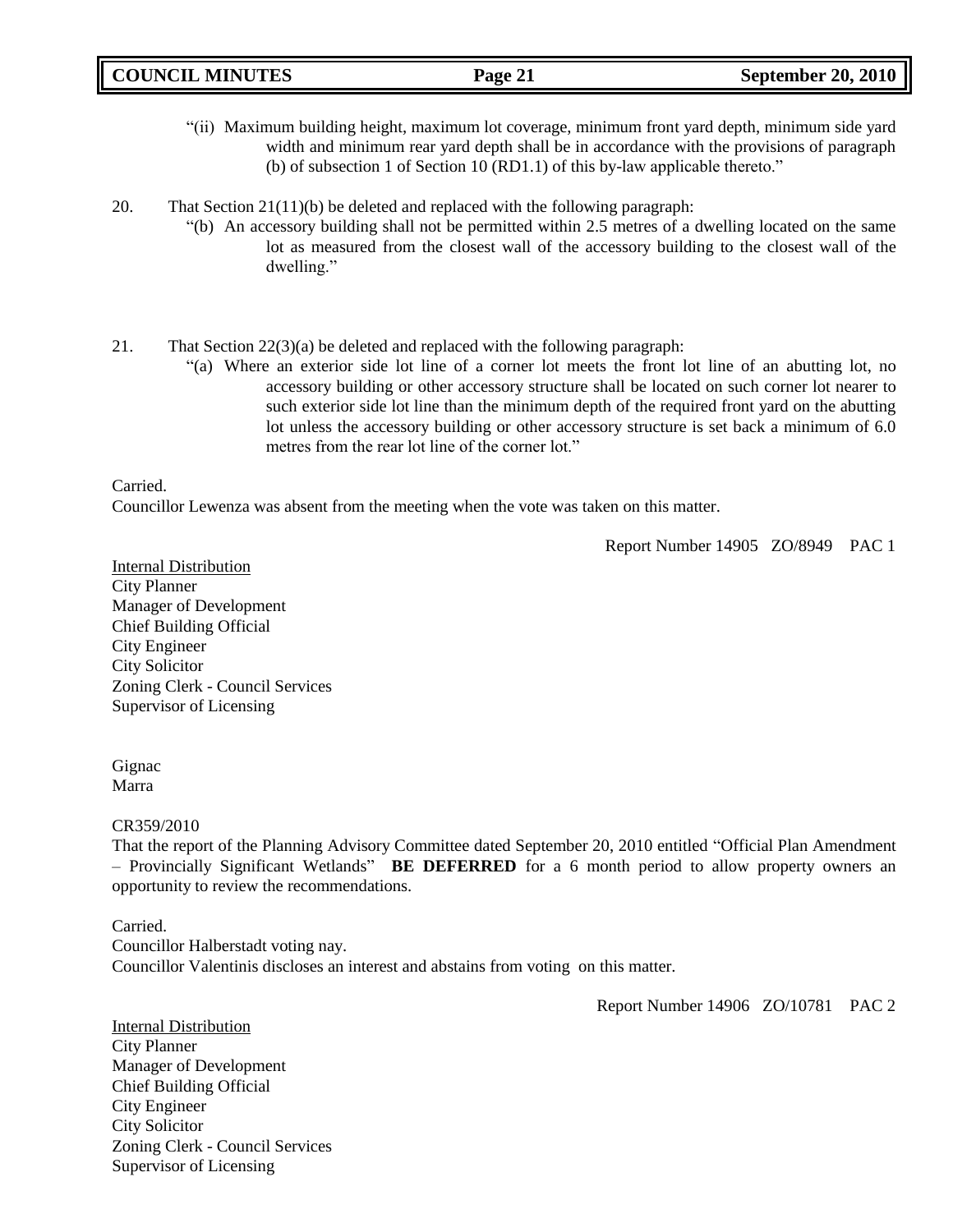**COUNCIL MINUTES COUNCIL SEPTEMBER 20, 2010** 

**ADOPTED** by Council at its meeting held September 20, 2010 [**M268-2010**] VC/bm

# **SPECIAL MEETING OF COUNCIL – IN CAMERA September 20, 2010**

# **Meeting called to order at: 4:30 p.m.**

# **Members in Attendance:**

Mayor E. Francis Councillor D. Brister Councillor D. Dilkens Councillor C. Postma Councillor R. Jones Councillor A. Halberstadt Councillor F. Valentinis Councillor B. Marra Councillor P. Hatfield Councillor J. Gignac

# **Members Absent:**

Councillor K. Lewenza

# **Also in attendance:**

H. Reidel, Chief Administrative Officer

- R. Warsh, Community Development and Health Commissioner
- M. Sonego, City Engineer
- G. Wilkki, City Solicitor

V. Critchley, City Clerk

O. Colucci, Chief Financial Officer

D. Sadler, Executive Director, Parks and Facilities (Item 1)

T. Knight Lepain, Executive Initiatives Coordinator (Item 3)

# **Verbal Motion is presented by Councillor Postma, seconded by Councillor Jones, to move in Camera for discussion of the following item(s):**

| NO. | <b>Subject</b>      | n - Pursuant to Municipal<br>Act, 2001, as amended |
|-----|---------------------|----------------------------------------------------|
|     | rty matter – lease  | 239(2)(a)(c)                                       |
|     | matter – settlement | 239(2)(e)                                          |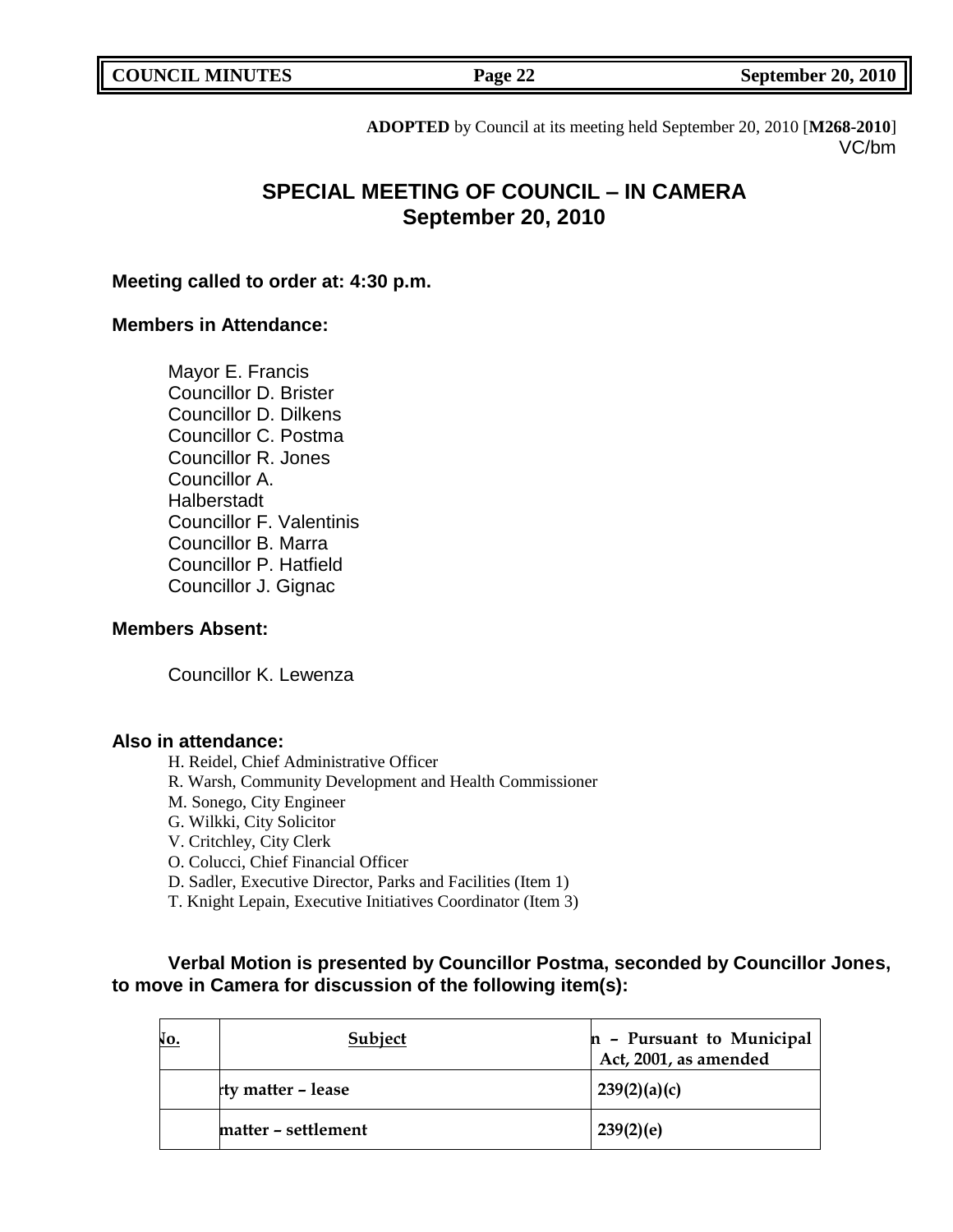| rty matter - acquisition of property | 239(2)(c) |
|--------------------------------------|-----------|
| rty matter - verbal report           | 239(2)(c) |
| rty matter - verbal report           | 239(2)(c) |

# **Motion Carried.**

# **Declarations of Pecuniary Interest:**

None declared.

**Discussion on the items of business. (Items 1, 2, 3, 4 and 5)**

**Verbal Motion is presented by Councillor Postma, seconded by Councillor Brister,**

**to move back into public session.**

**Motion Carried.**

# **Moved by Councillor Hatfield, seconded by Councillor Marra,**

# **THAT the Clerk BE DIRECTED to transmit the recommendation(s) contained in the report(s) discussed at the In-Camera Council Meeting held September 20, 2010 directly to Council for consideration at the next Regular Meeting.**

1. That the recommendation contained in the in-camera report from the Executive Director, Parks and Facilities, City Engineer, Chief Financial Officer and City Treasurer, Supervisor of Property and City Solicitor respecting a property matter - lease **BE APPROVED**.

2. That the recommendation contained in the in-camera report from the Deputy Treasurer, Taxation and Financial Projects and Chief Financial Officer and City Treasurer respecting a legal matter - settlement **BE APPROVED**.

3. That the confidential report from the Executive Initiatives Coordinator, Chief Administrative Officer, City Solicitor and Property Supervisor respecting a property matter – acquisition of property **BE RECEIVED** and that Administration **BE AUTHORIZED** to proceed in accordance with the verbal direction of Council.

4. That the verbal report from the Mayor respecting a property matter **BE RECEIVED** and that the Mayor **BE AUTHORIZED** to proceed in accordance with the verbal direction of Council.

5. That the verbal report from the Mayor respecting a property matter **BE RECEIVED** and that the Mayor **BE AUTHORIZED** to proceed in accordance with the verbal direction of Council.

# **Motion Carried.**